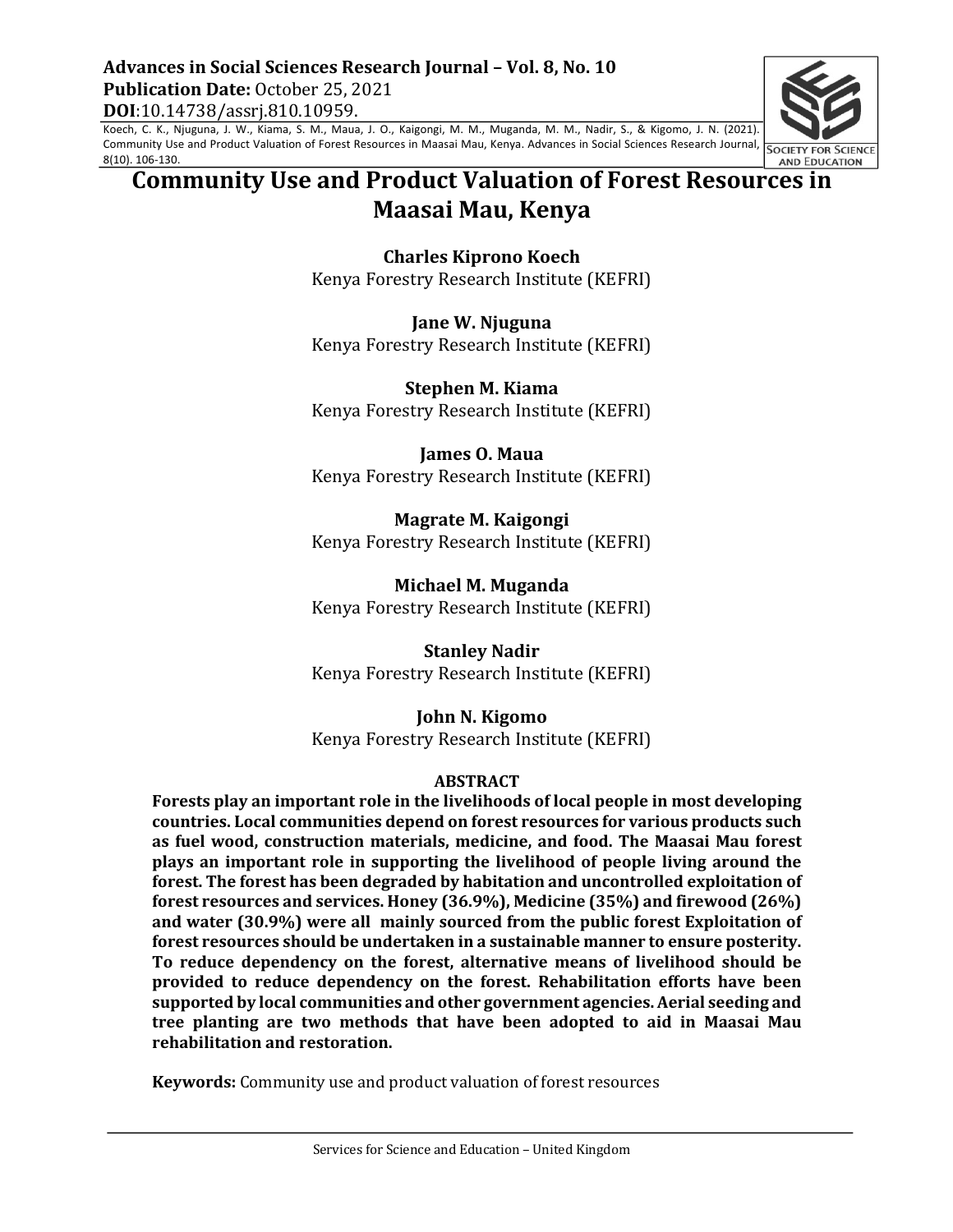## **INTRODUCTION**

Many people of a great variety of cultures and land-use practices live in or around tropical forests. Although these people are all in some way dependent on forests, they have little else in common. In recent years, however, it has become much harder for forest-dependent people to use local forests and their products, owing to deforestation, logging, population pressure or legal initiatives such as the declaration of state forests, national parks or wildlife reserves. In many countries, plans to protect forest ecosystems have failed to address the needs and knowledge of local forest-dependent communities (Kumar, Singh & Kerr, 2015). According to Isager, Theilade & Thomsen (2001) participation by local people is essential to any conservation effort. In forest conservation, participation is often associated with community forestry, which refers to forest management or management by people living close to the forest. Legal, political and cultural settings for community forestry vary widely, and the term covers a wide range of experiences and practices. Community forestry is often associated with South and Southeast Asia, but it is also common in other regions.

Forests play an important role in the livelihoods of local people in most developing countries. Local communities depend on forest resources for various products such as fuel wood, construction materials, medicine, and food. An estimated 1.6billion people depend to varying degrees on forests for their livelihoods and about 60million forest dwellers are almost fully dependent on forests. Furthermore, 350million people who live adjacent to dense forests depend on them for subsistence and income (World, 2004). It is estimated that 20-25% of rural peoples' income is obtained from environmental resources in developing countries (Vedeld et al., 2007) and provide food reserve for use in periods of crisis or during seasonal food shortages (Langat, Maranga, Cheboiwo & Aboud, 2015). The ecological and economic significance of forest ecosystems in Kenya is widely acknowledged.

# **Statement of the Problem**

In the last three decades, the East Mau forest area in Kenya has declined primarily due to anthropogenic activities. Central to the anthropogenic activities is the dependence of the people on forest products and services for livelihoods. These human perturbations threaten biodiversity and future ecosystems functions of this forest and thus livelihoods. The full values of the ecosystem benefits have not been adequately quantified, and their role in socioeconomic development has not been examined.

Most natural ecosystems services are not traded in the market and therefore often true values of forest ecosystems are obscured. Consequently, the total economic values of forest ecosystems are incomplete and undervalued (Langat, 2016). Such undervaluation has resulted in marginalization of forest ecosystems in budget allocations, land-use change decisions, leading to excisions and degradation.

Despite its importance as a resource for local livelihoods, there is hardly quantitative information on direct use values and the role of the forest to the household and the wider economy. Studies have found that the relationship between socio-economic and external factors on forest resource dependence are contestable and can vary between locations, product types, or specific forest (Langat, 2016). However, there are few studies in Kenya which have analyzed the role of socioeconomic and external factors on household dependence on forest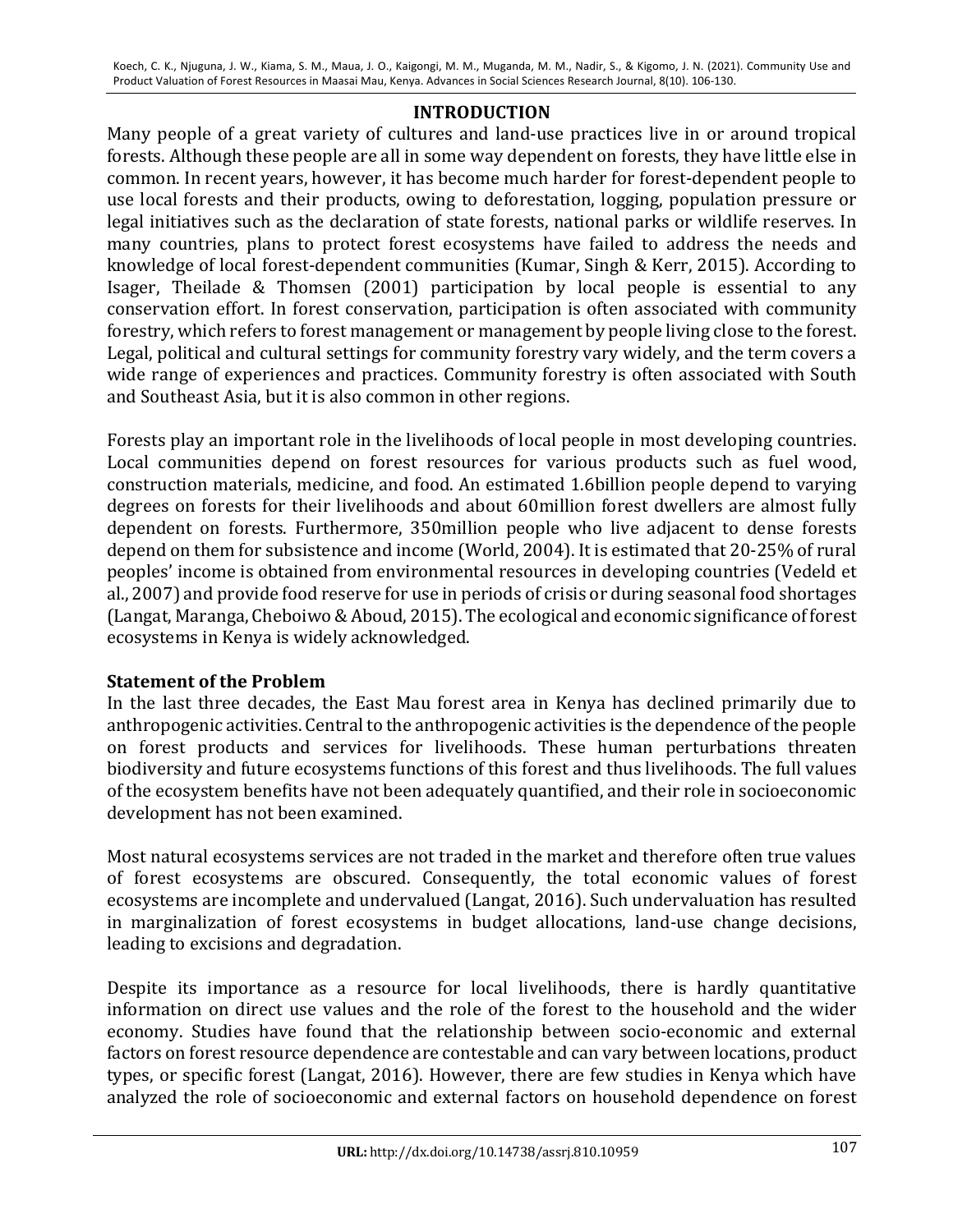resources. To address the information gaps articulated above economic, Economic valuation of forest ecosystems services was undertaken in East Mau forest.

The main objectives of the study are:

- 1. Determine the level of community dependence on Maasai Mau forest
- 2. Determine socio economic factors influencing community dependence on Maasai Mau forest
- 3. Assess the perception of the community on the restoration of Maasai Mau forest
- 4. Determine the total Economic contribution of Maasai Mau forest to the community and other stakeholders.

### **Valuation of forest resources**

Forest ecosystem goods and services, and the natural capital stocks that produce them, make significant direct and indirect contributions to national economies and human welfare. There have been many attempts to value these contributions. In the past two decades a good deal of progress has been achieved in developing valuation methods for forest ecosystem services and promoting their inclusion in national economic accounts.

The valuation of a natural resource or environmental service is usually based on the monetary value individuals place on it. The maximum amount of money an individual is willing to pay for obtaining a benefit or avoiding a loss in most situations reflects the preferences for such a benefit or loss. Preferences are based on the values he or she attaches to the goods or services in question. The maximum willingness to pay (WTP) can be considered therefore an expression of the individual's values. Analogously, the minimum Willingness to Accept (WTA) an amount of money as compensation for giving up a benefit or for receiving a loss reflects the value of such a benefit or loss. As an example, it might be of interest in estimating the aggregate WTP of people to maintain the environmental quality and amenity benefits of Mau Forest Complex. Alternatively we could estimate the WTA compensation where a development project might compromise these values, by changing the water flow upstream or damaging the forest.

### **MATERIALS AND METHODS**

### **Study Site**

This study was carried out among communities adjacent to the Maasai Mau Forest, Narok County. The Maasai Mau forest ecosystem forms the southern part of the Mau Forest Complex; Kenya's largest closed-canopy forest area which lies at approximately  $0.0^{\circ}$  to  $0.91^{\circ}$  South and  $35.30^{\circ}$  to  $36.10^{\circ}$  East in the South Rift region of the Rift Valley, Kenya at an altitude of 1,800 -3,000m above sea level. The Maasai Mau forest is a Trust Land, managed by the Narok County. It covers 46,278 hectares; comprised exclusively of indigenous forest and is located in West Kenya, 17 kilometres northwest of Narok Town (Kipkoech et al., 2011). The Ecosystem is surrounded by thirteen administrative locations including Ol Posimoru, Olokurto, Naisoya, Nkareta, Ereteti, Ololulunga, Ol Shapani, Melelo, Enabelibel, Sogoo, Sagamia, Tendwet and Naituyupaki. 

### **Research Design**

The research design for this study was a descriptive survey. In view of this, the study adopted the field survey method to collect both quantitative and qualitative data. The field survey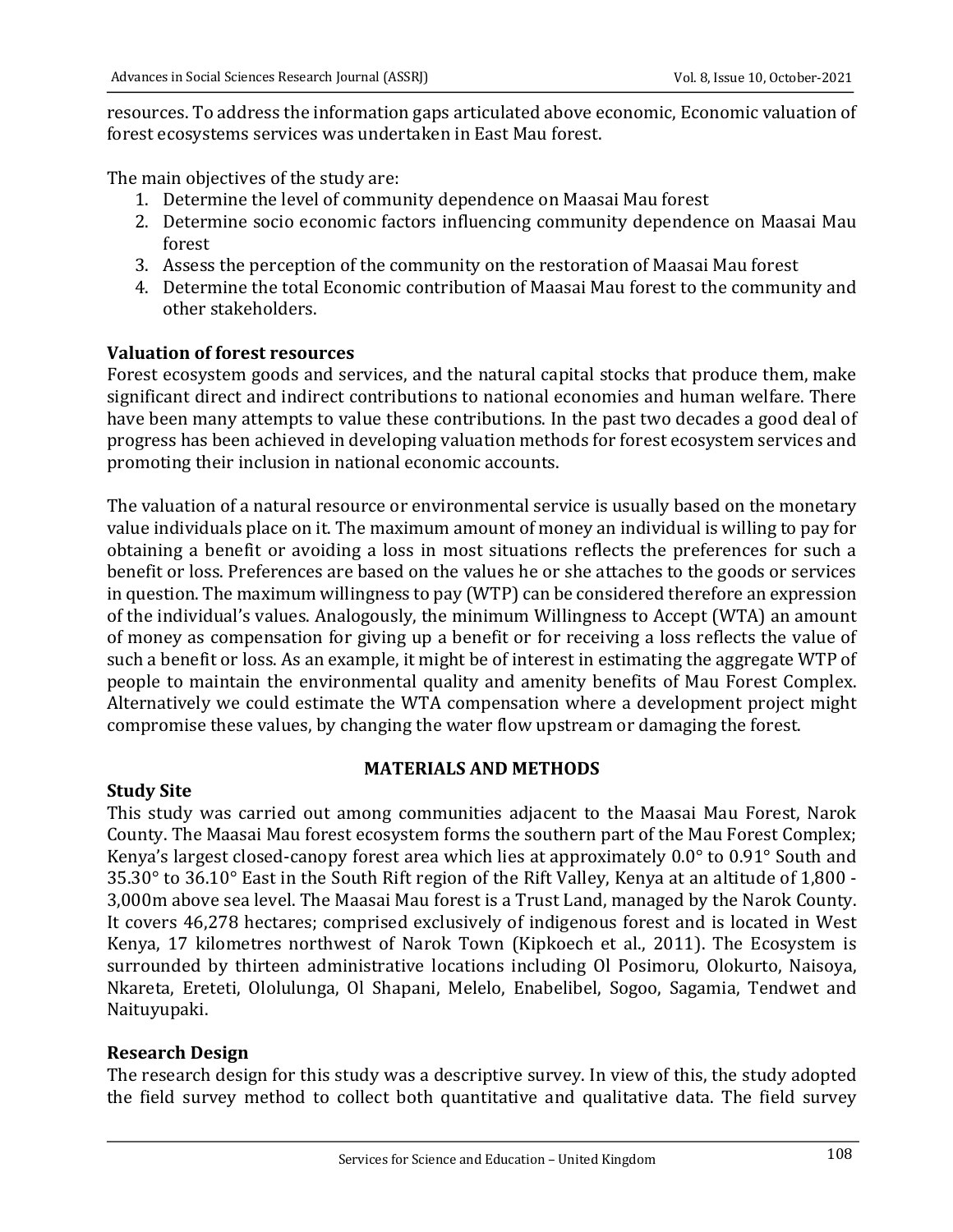implies the process of gaining insight into the general picture of a situation, without utilizing the entire population  $(King, 2004)$ 

## **Data Analysis**

Qualitative data generated from open-ended questions was analyzed in themes, content analysis and categories identifying similarities and differences that emerged. Qualitative analysis includes analysis of what some respondents said in the open ended questions. Quantitative data was scrutinized for completeness, accuracy and uniformity. Data from questionnaires were analyzed using descriptive statistics, and came out with frequencies and percentages using Statistical Package for Social Sciences (SPSS) - this is the reliable tool for quantitative data analysis.

### **RESULTS**

# Forest use and economic dependence

### **Time taken to walk to nearest forest**

From data collected, the time taken by the respondents to walk to the forest averages to 40 minutes with the maximum time being 2hours 10 minutes and minimum time taken is a minute.

| <b>Statistics</b>                          |        |
|--------------------------------------------|--------|
| Time taken to walk to the forest (minutes) |        |
| N                                          | 69     |
| Mean                                       | 40.93  |
| <b>Std. Deviation</b>                      | 32.292 |
| Minimum                                    |        |
| Maximum                                    | 130    |

### **Table 1: Time taken to walk to nearest forest**

## *Shortest distance from homestead to the forest*

The shortest distance from the respondent's homestead to the nearest forest is at an average of 2 kilometers, with a maximum distance being 5 kilometers and the shortest distance being less than a kilometer.

| Tuble 41 blivi test ulstance il vill homesteau to the IVI est |       |  |
|---------------------------------------------------------------|-------|--|
| Shortest distance from homestead to the forest (Km)           |       |  |
| N                                                             | 69    |  |
| Mean                                                          | 1.69  |  |
| Std. Deviation                                                | 1.069 |  |
| Minimum                                                       |       |  |
| Maximum                                                       |       |  |
|                                                               |       |  |

### **Table 2: Shortest distance from homestead to the forest**

### **Sources of six key products**

Six key products were identified as the most sought after by the locals, namely Firewood, Timber, Honey, Medicine, Animal fodder/ browse and Water. Honey, Medicine and water were mainly sourced from the public forest and the other three from own farms implying that public forest and own farms were the main sources of the products.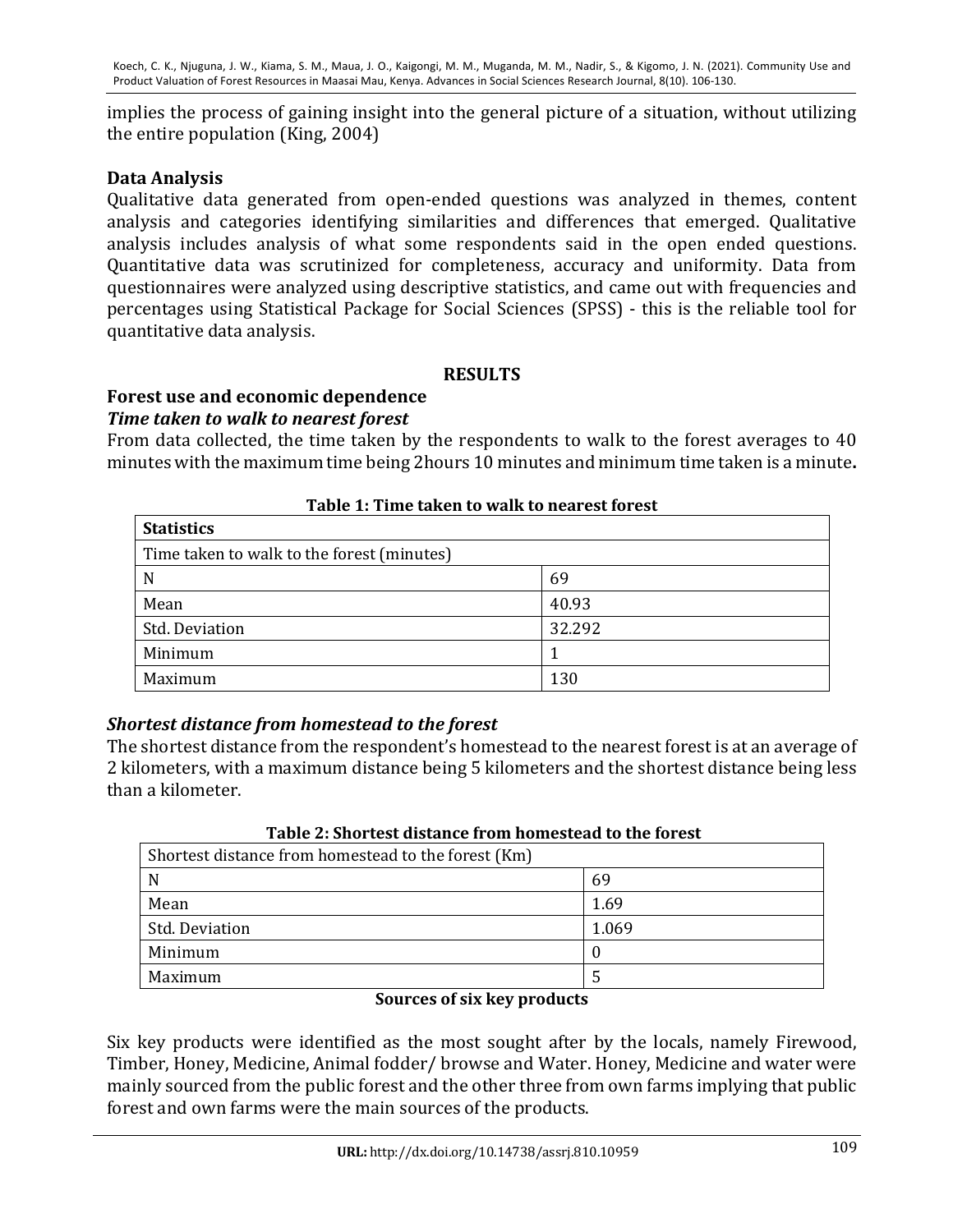

**Figure 1: Sources of six key products** 

# *Importance of six key products*

Importance of the six products according to the respondents was assessed and it was found that all six of high importance since they were to be ranked mostly as either more important or most important.



**Figure 2: Importance of six key products** 

# *Forest products (Commodities)*

Most the products were sourced from their own farms with the exception of honey (36.9%), Agricultural tools (yoke, tool handles etc.) (28.8%), mushrooms (35.5%), fibres (37.3%) and water (30.9%) which were majorly sourced from public forest.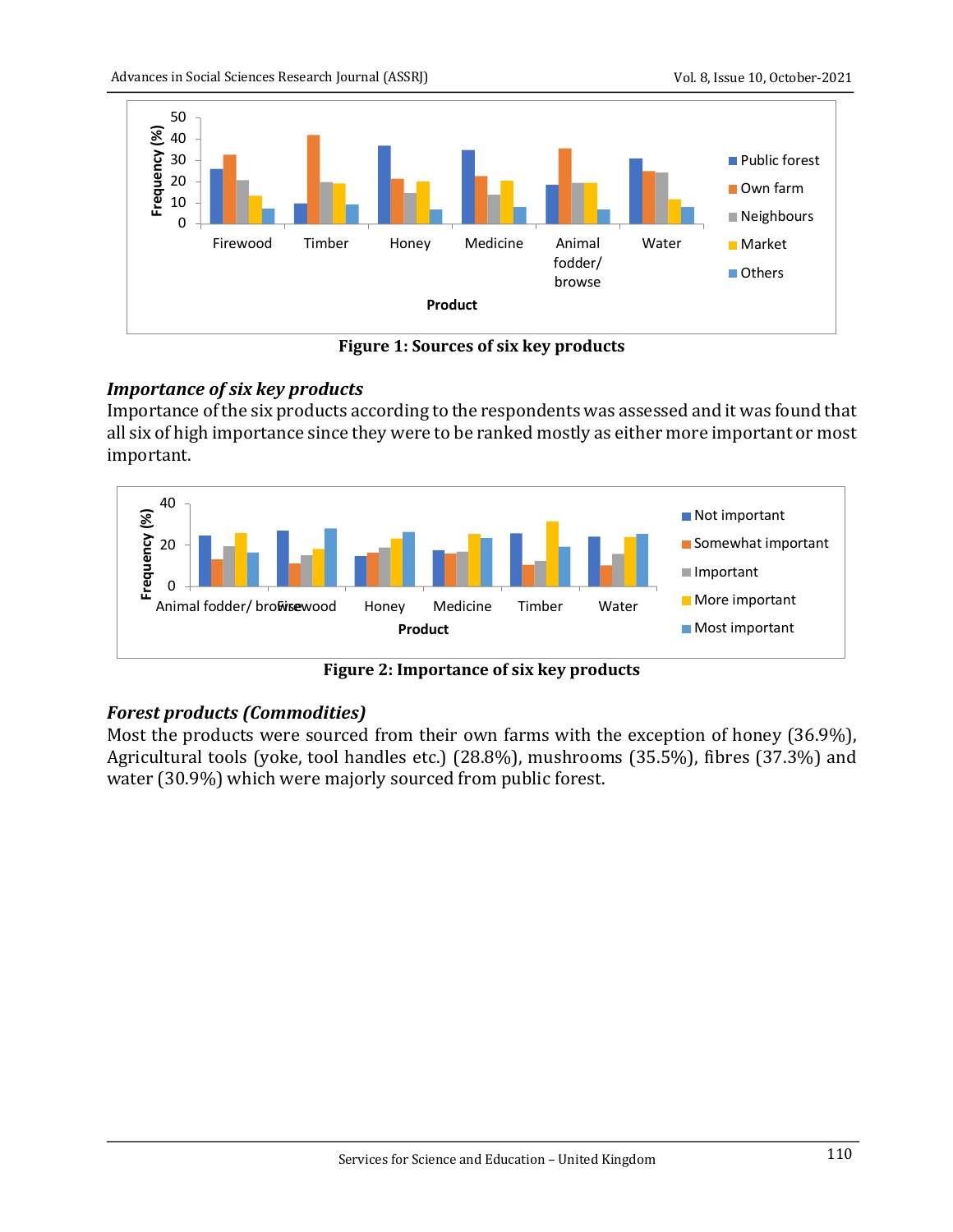| <b>Table 3: Forest products (Commodities)</b> |                         |                 |                  |               |               |             |
|-----------------------------------------------|-------------------------|-----------------|------------------|---------------|---------------|-------------|
|                                               | <b>Source</b>           |                 |                  |               |               |             |
| Product                                       | <b>Public</b><br>forest | <b>Own farm</b> | <b>Neighbors</b> | <b>Market</b> | <b>Others</b> | $\mathbf N$ |
| Firewood                                      | 39(26%)                 | 49(32.7%)       | 31(20.7%)        | 20(13.3%)     | 11(7.3%)      | 150         |
| Timber                                        | 13(9.9%)                | 55(42%)         | 26(19.8%)        | 25(19.1%)     | 12(9.2%)      | 131         |
| Charcoal                                      | $6(5.4\%)$              | 39(34.8%)       | 29(25.9%)        | 30(26.8%)     | $8(7.1\%)$    | 112         |
| Honey                                         | 48(36.9%)               | 28(21.5%)       | 19(14.6%)        | 26(20%)       | $9(6.9\%)$    | 130         |
| Medicine                                      | 48(35%)                 | 31(22.6%)       | 19(13.9%)        | 28(20.4%)     | 11(8%)        | 137         |
| Poles                                         |                         |                 |                  |               |               |             |
| (fencing,<br>building                         | $10(10.1\%)$            | 31(31.3%)       | 26(26.3%)        | 20(20.2%)     | 12(12.1%)     | 99          |
| etc.)                                         |                         |                 |                  |               |               |             |
| Thatch                                        | 24(21.6%)               | 33(29.7%)       | 23(20.7%)        | 22(19.8%)     | $9(8.1\%)$    | 111         |
| grass<br>Fruits                               | 20(15.9%)               | 46(36.5%)       | 25(19.8%)        | 25(19.8%)     | 10(7.9%)      | 126         |
| Animal                                        |                         |                 |                  |               |               |             |
| fodder/                                       | 22(18.6%)               | 42(35.6%)       | 23(19.5%)        | 23(19.5%)     | 8(6.8%)       | 118         |
| browse                                        |                         |                 |                  |               |               |             |
| Agricultura                                   |                         |                 |                  |               |               |             |
| tools                                         |                         |                 |                  |               |               |             |
| (yoke, tool                                   | 36(28.8%)               | 26(20.8%)       | 20(16%)          | 31(24.8%)     | 12(9.6%)      | 125         |
| handles<br>etc.)                              |                         |                 |                  |               |               |             |
| Murram                                        | $6(6.6\%)$              | 21(23.1%)       | 22(24.2%)        | 26(28.6%)     | 16(17.6%)     | 91          |
| <b>Building</b>                               |                         |                 |                  |               |               |             |
| stones                                        | 8(7.7%)                 | 23(22.1%)       | 27(26%)          | 30(28.8%)     | 16(15.4%)     | 104         |
| Mushroom                                      |                         |                 |                  |               |               |             |
| S                                             | 38(35.5%)               | 30(28%)         | 19(17.8%)        | 11(10.3%)     | $9(8.4\%)$    | 107         |
| Fibres                                        | 38(37.3%)               | 22(21.6%)       | 17(16.7%)        | 17(16.7%)     | $8(7.8\%)$    | 102         |
| Meat                                          | $9(9.2\%)$              | 24(24.5%)       | 14(14.3%)        | 44(44.9%)     | $7(7.1\%)$    | 98          |
| Water                                         | 42(30.9%)               | 34(25%)         | 33(24.3%)        | 16(11.8%)     | 11(8.1%)      | 136         |

## Level of importance of the products

It can be noted from the table that most the products were more important or most important. Firewood  $(18.6\%)$  and  $(30\%)$ , Timber  $(31.4\%)$  and  $(20.3\%)$ , Charcoal  $(17.6\%)$  and  $(16.8\%)$ , Honey  $(23.8\%)$  and  $(27.9\%)$ , Medicine  $(25.8\%)$  and  $(25.4\%)$ , Poles (fencing, building etc.) (22.8%) and (17.5%), Thatch grass (24%) and (21%), Fruits (24.2%) and (18.5%), Animal fodder/ browse (26.5%) and (16.9%), Agricultural tools (yoke, tool handles etc.) (24%) and (19.1%), Murram (20.6%) and (17.6%), Building stones (22.1%) and (16.3%), Mushrooms  $(23.8%)$  and  $(16.5%)$ , Fibres  $(20.2%)$  and  $(17.9%)$ , Meat  $(21.1%)$  and  $(13.9%)$  and Water  $(23.3\%)$  and  $(27.8\%)$ .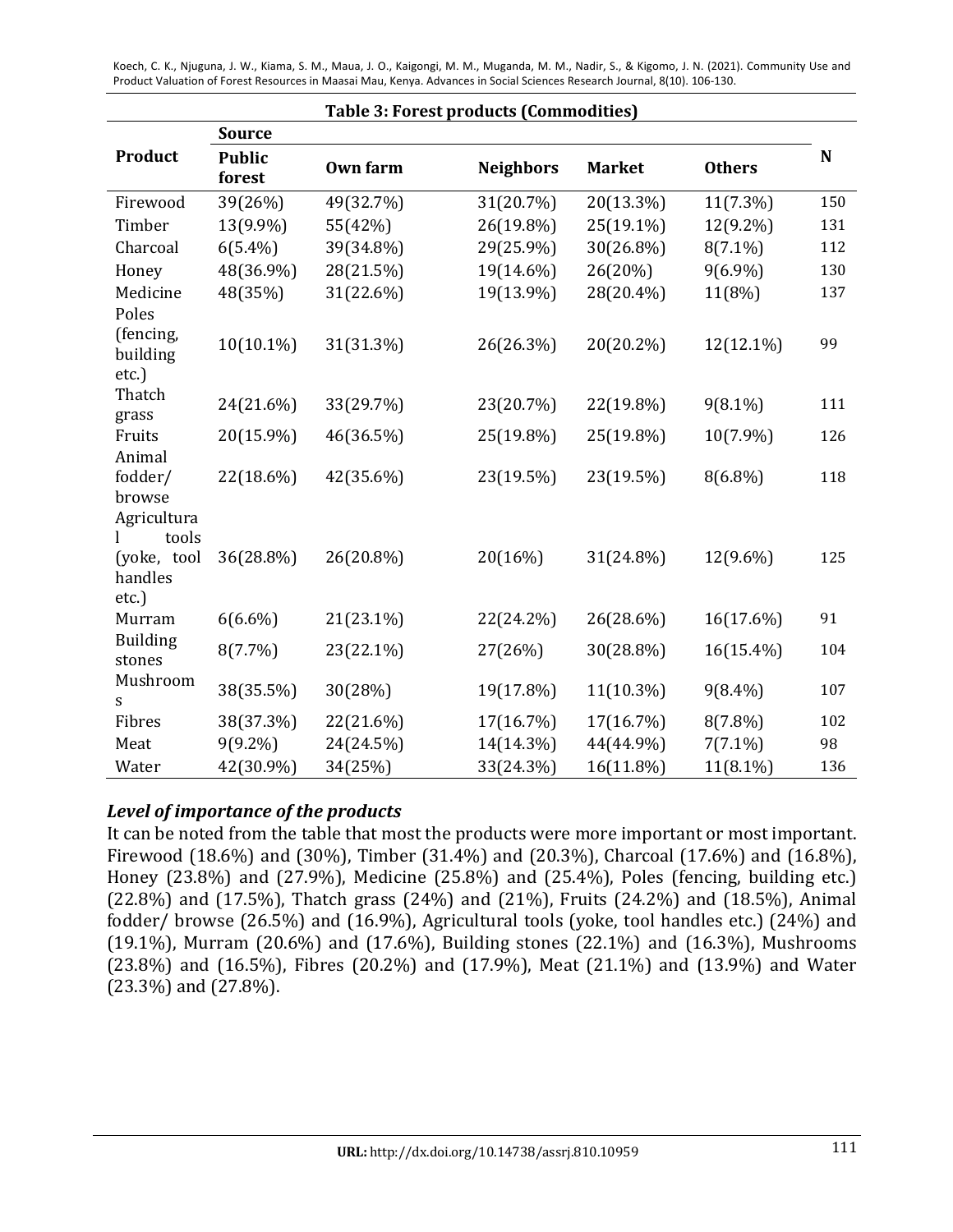| Table 4: Level of importance of the products |                         |                       |           |                   |                          |             |
|----------------------------------------------|-------------------------|-----------------------|-----------|-------------------|--------------------------|-------------|
|                                              | Rank                    |                       |           |                   |                          |             |
| <b>Product</b>                               | <b>Not</b><br>important | Somewhat<br>important | Important | More<br>important | <b>Most</b><br>important | $\mathbf N$ |
| Firewood                                     | 67(25.5%)               | 29(11%)               | 39(14.8%) | 49(18.6%)         | 79(30%)                  | 263         |
| Timber                                       | 65(24.9%)               | 27(10.3%)             | 34(13%)   | 82(31.4%)         | 53(20.3%)                | 261         |
| Charcoal                                     | 73(27.9%)               | 48(18.3%)             | 51(19.5%) | 46(17.6%)         | 44(16.8%)                | 262         |
| Honey                                        | 35(13.2%)               | 43(16.2%)             | 50(18.9%) | 63(23.8%)         | 74(27.9%)                | 265         |
| Medicine                                     | 43(16.3%)               | 41(15.5%)             | 45(17%)   | 68(25.8%)         | 67(25.4%)                | 264         |
| Poles<br>(fencing,<br>building<br>$etc.$ )   | 68(25.9%)               | 35(13.3%)             | 54(20.5%) | 60(22.8%)         | 46(17.5%)                | 263         |
| Thatch<br>grass                              | 60(22.9%)               | 40(15.3%)             | 44(16.8%) | 63(24%)           | 55(21%)                  | 262         |
| Fruits                                       | 50(18.9%)               | 38(14.3%)             | 64(24.2%) | 64(24.2%)         | 49(18.5%)                | 265         |
| Animal<br>fodder/<br>browse<br>Agricultural  | 64(24.6%)               | 33(12.7%)             | 50(19.2%) | 69(26.5%)         | 44(16.9%)                | 260         |
| tools (yoke,<br>tool<br>handles<br>etc.)     | 55(21%)                 | 55(21%)               | 39(14.9%) | 63(24%)           | 50(19.1%)                | 262         |
| Murram                                       | 62(23.7%)               | 47(17.9%)             | 53(20.2%) | 54(20.6%)         | 46(17.6%)                | 262         |
| <b>Building</b><br>stones                    | 73(27.8%)               | 47(17.9%)             | 42(16%)   | 58(22.1%)         | 43(16.3%)                | 263         |
| Mushrooms                                    | 58(22.2%)               | 54(20.7%)             | 44(16.9%) | 62(23.8%)         | 43(16.5%)                | 261         |
| Fibres                                       | 70(26.7%)               | 41(15.6%)             | 51(19.5%) | 53(20.2%)         | 47(17.9%)                | 262         |
| Meat                                         | 75(28.2%)               | 47(17.7%)             | 51(19.2%) | 56(21.1%)         | 37(13.9%)                | 266         |
| Water                                        | 60(22.2%)               | 27(10%)               | 45(16.7%) | 63(23.3%)         | 75(27.8%)                | 270         |

# Level of importance of sources of the products

The findings indicate that the sources indicated in the table below are more important and most important. This is supported by the score of their higher percentages. The average percentage of the importance is (25%).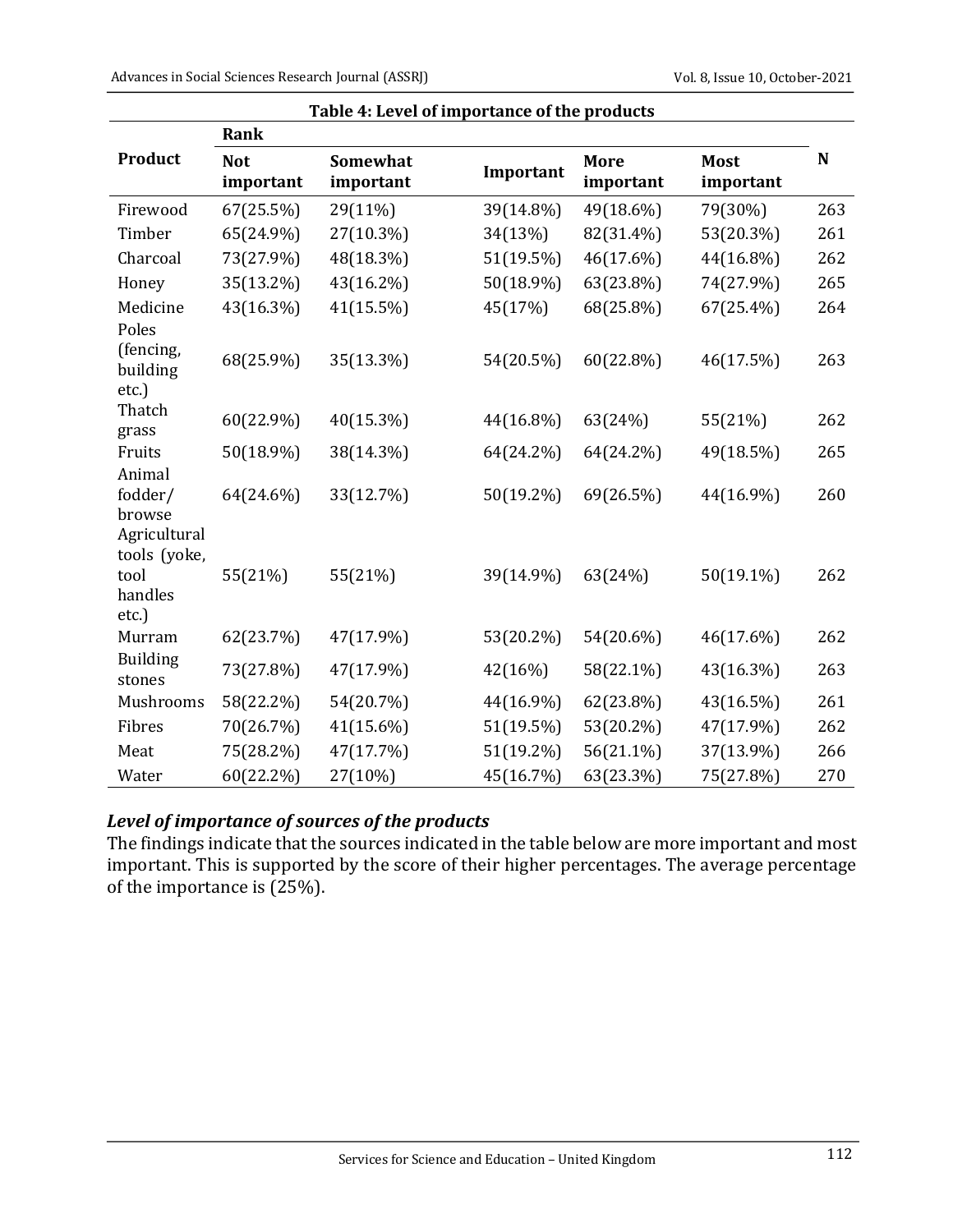|               | Rank                    |                       |            |                   |                          |     |
|---------------|-------------------------|-----------------------|------------|-------------------|--------------------------|-----|
| <b>Source</b> | <b>Not</b><br>important | Somewhat<br>important | Important  | More<br>important | <b>Most</b><br>important | N   |
| Public forest | 299(30.1%)              | 134(13.5%)            | 137(13.8%) | 179(18%)          | 246(24.7%)               | 995 |
| Own farm      | 125(14.5%)              | 112(13%)              | 120(13.9%) | 220(25.5%)        | 287(33.2%)               | 864 |
| Neighbors     | 173(20%)                | 137(15.9%)            | 196(22.7%) | 224(26%)          | 133(15.4%)               | 863 |
| Market        | 158(18.6%)              | 154(18.1%)            | 200(23.5%) | 209(24.6%)        | 130(15.3%)               | 851 |
| Others        | 223(35%)                | 115(18%)              | 103(16.1%) | 141(22.1%)        | 56(8.8%)                 | 638 |

### *Time spent for a trip*

From the data collected the average time spent per trip by a respondent is 7minutes with the maximum time spend being an hour.

| 68     |  |  |  |
|--------|--|--|--|
| 7.45   |  |  |  |
| 12.595 |  |  |  |
|        |  |  |  |
| 60     |  |  |  |
|        |  |  |  |

### **Table 6: Time spent for a trip**

### *Number of trips per week*

The average number of trips taken by a respondent per day are 3 with the maximum number of trips taken per day being 14 while the least number being 1 trip.

| Table 7: Number of trips per week |  |
|-----------------------------------|--|
|-----------------------------------|--|

| N              | 68    |
|----------------|-------|
| Mean           | 2.47  |
| Std. Deviation | 2.048 |
| Minimum        |       |
| Maximum        | 14    |

### *Number of items collected per trip*

From the data collected, it is evident that the average number of trips that the respondents' takes to the forest in a week are 5, with the maximum trips being 40 trips per weeks and the least could be 10 trips per week.

| Table of Namber of Rems conceled per trip |       |  |
|-------------------------------------------|-------|--|
| N                                         | 60    |  |
| Mean                                      | 4.74  |  |
| Std. Deviation                            | 7.334 |  |
| Minimum                                   | 10    |  |
| Maximum                                   | 40    |  |

### Table **8:** Number of items collected ner trip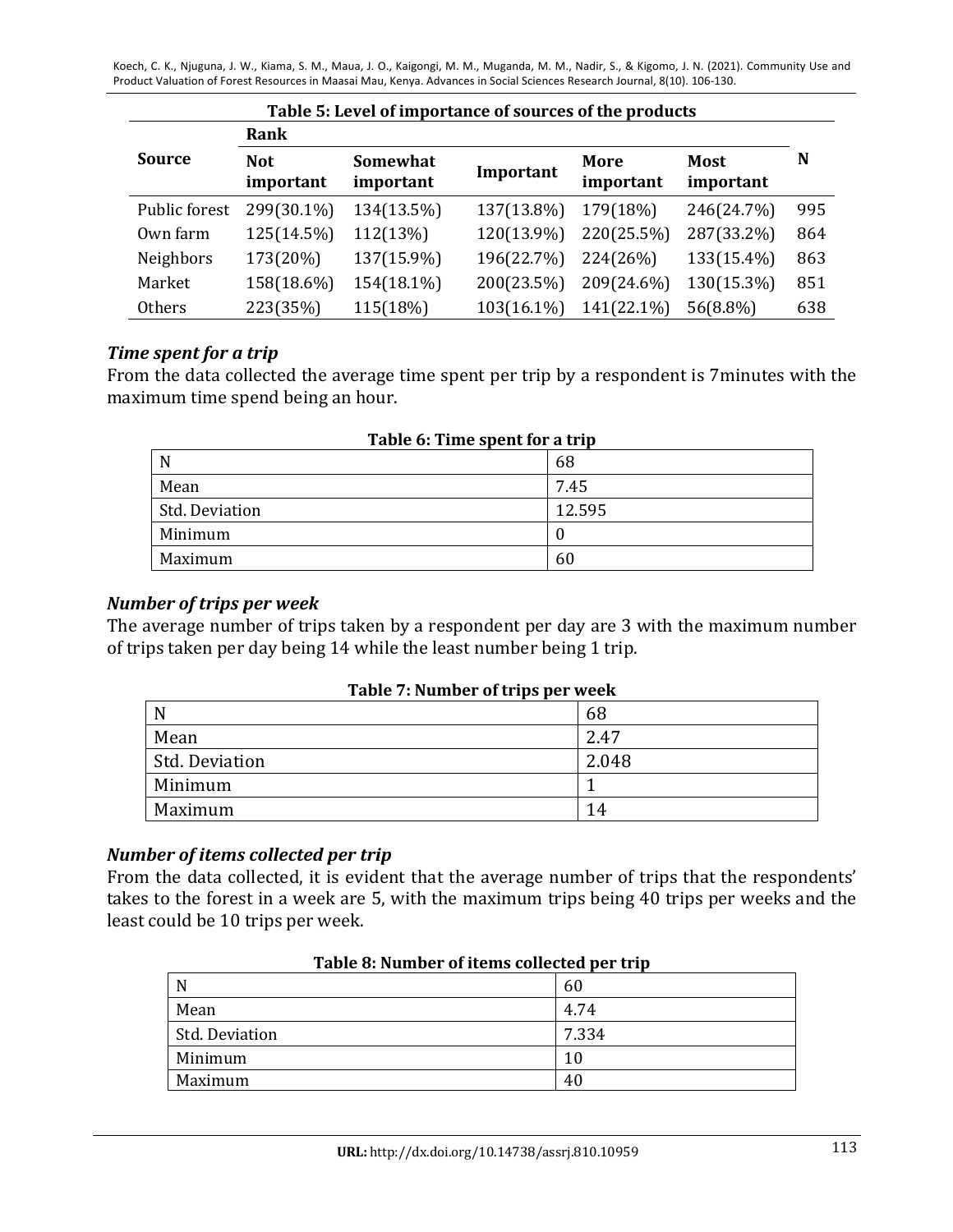### *Number of people collecting products from the forest*

From the data collected, it is evident that children are the people who collect products from the forest.

| Table 9: Number of people collecting products from the forest |                       |  |  |
|---------------------------------------------------------------|-----------------------|--|--|
| Person                                                        | <b>Average Number</b> |  |  |
| <b>Adults</b>                                                 |                       |  |  |
| Children                                                      |                       |  |  |
| <b>Grand Total</b>                                            |                       |  |  |

### *How much of forest products do you extract for home consumption and sale*

The respondents stated that they extra much of the forest products for consumption and sale.

### Table 10: How much of forest products do you extract for home consumption and sale

| Quantity extracted for home consumption (Kgs) |            |  |  |
|-----------------------------------------------|------------|--|--|
| Mean                                          | 1891.2500  |  |  |
| Std. Deviation                                | 2431.55989 |  |  |
| Minimum                                       | 0.00       |  |  |
| Maximum                                       | 13000.00   |  |  |

### Use of forest for spiritual purposes

Form the data collected, 66.7% of the respondents use the forest for spiritual and cultural purpose while 33.3% do not.



**Figure 3: Use forest for cultural and spiritual purpose**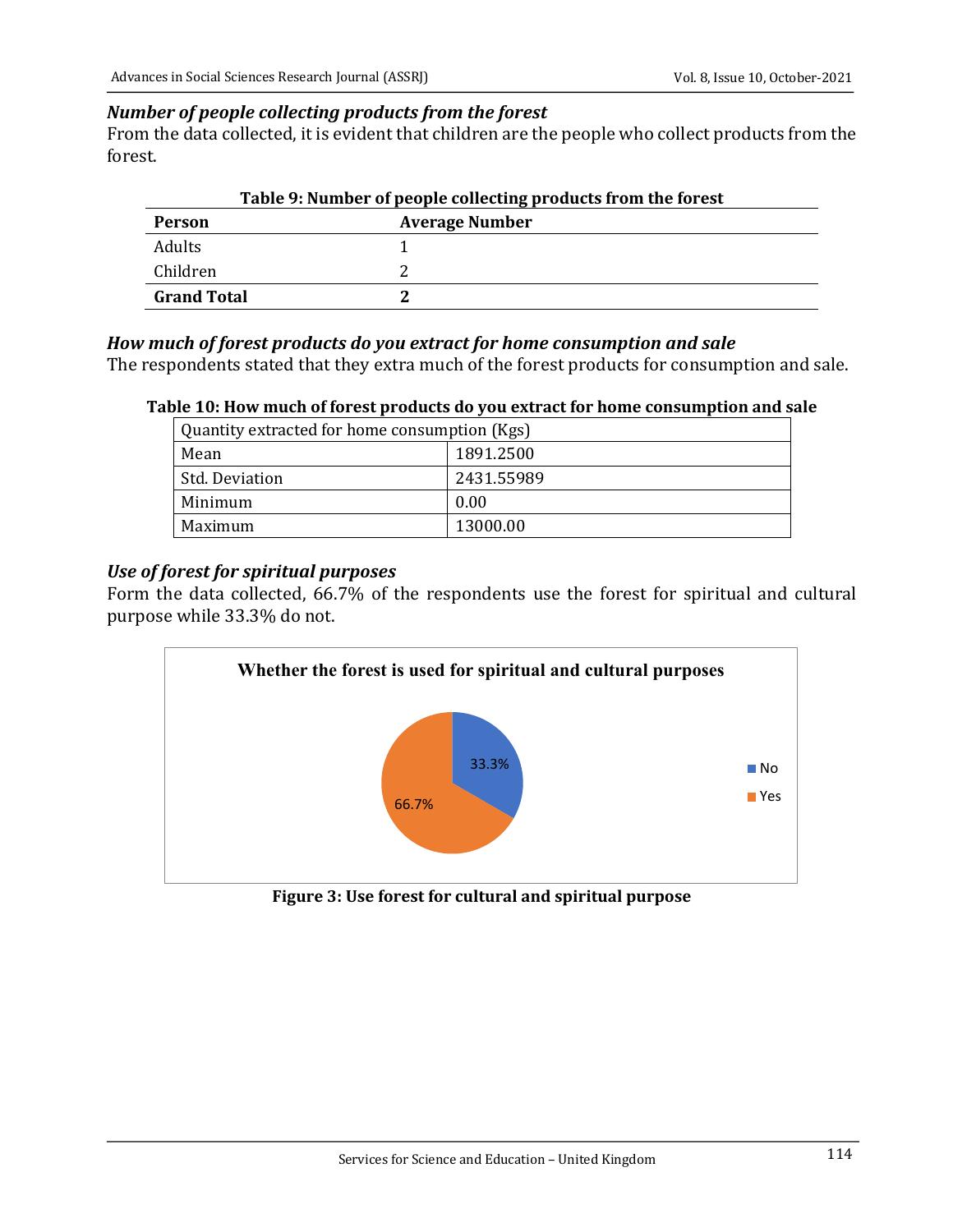## *Frequency of using the forest for spiritual and cultural purposes*

It was noted that frequency of using the forest for spiritual purposes was once a year  $(84.6\%)$ with a small number stating that it's done few times a year  $(11.5\%)$ .

| Frequency of using the forest for spiritual and cultural<br>purposes | Frequency | Percentage |
|----------------------------------------------------------------------|-----------|------------|
| More than once a week                                                |           | 1.9        |
| Once a week, 2 or 3 times a week                                     |           | 1.9        |
| Few times a year                                                     | 6         | 11.5       |
| Once a year                                                          | 44        | 84.6       |
| <b>Total</b>                                                         | 52        | 100.0      |

Majority of the respondents stated that they do not graze their animals in the forest (54.7%).



Figure 4: Domestic animals grazed inside the public forest

## Type, number and period in months grazed inside the forest

For those who stated that they do graze their animals in the forest they were to own four different types of domestic animals, with goats being the most owned (average  $= 10$ ) and donkeys being the least (average  $= 3$ ). Besides number owned Donkey was found to be the most grazed animal (average = 9 months) and goats were the least grazed  $(8 =$  months).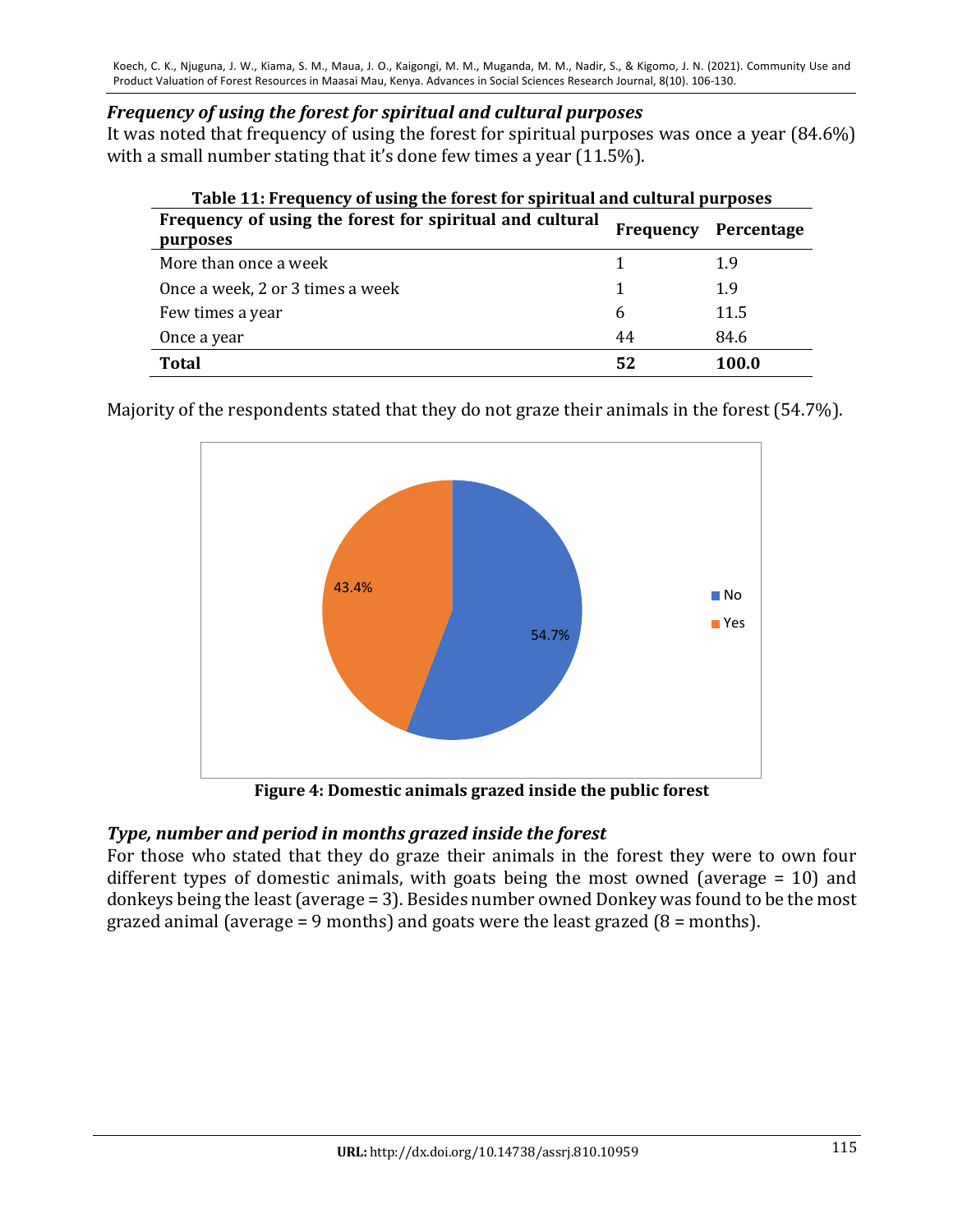|         | Table 12: Type, number and period in months grazed inside the forest |              |                            |  |  |  |  |
|---------|----------------------------------------------------------------------|--------------|----------------------------|--|--|--|--|
| Animal  | Statistic                                                            | Number owned | Number of months in a year |  |  |  |  |
|         | Mean                                                                 | 6.57         | 8.9                        |  |  |  |  |
|         | <b>Std. Deviation</b>                                                | 4.198        | 3.897                      |  |  |  |  |
| Cattle  | Minimum                                                              | 1            | 2                          |  |  |  |  |
|         | Maximum                                                              | 16           | 12                         |  |  |  |  |
|         | Mean                                                                 | 6.71         | 8.08                       |  |  |  |  |
| Sheep   | <b>Std. Deviation</b>                                                | 5.06         | 4.055                      |  |  |  |  |
|         | Minimum                                                              | 2            | 2                          |  |  |  |  |
|         | Maximum                                                              | 20           | 12                         |  |  |  |  |
|         | Mean                                                                 | 10.09        | 7.67                       |  |  |  |  |
|         | Std. Deviation                                                       | 12.153       | 4                          |  |  |  |  |
| Goats   | Minimum                                                              | 3            | 2                          |  |  |  |  |
|         | Maximum                                                              | 45           | 12                         |  |  |  |  |
|         | Mean                                                                 | 2.5          | 9.27                       |  |  |  |  |
|         | <b>Std. Deviation</b>                                                | 3.032        | 3.927                      |  |  |  |  |
| Donkeys | Minimum                                                              |              | 2                          |  |  |  |  |
|         | Maximum                                                              | 12           | 12                         |  |  |  |  |

### *Month and reason for usage of the forest*

The respondents stated that they mainly utilized the forest during the months of January (n=45) and December  $(n=16)$  and the major reasons were due to cultural purposes in December  $(81.3\%)$  and during dry season/ drought in January  $(86.7\%)$ .

| Table 13: Month and reason for usage of the forest |                  |                |              |                    |    |  |
|----------------------------------------------------|------------------|----------------|--------------|--------------------|----|--|
| the<br>Month                                       | Reason $[n (%)]$ |                |              |                    |    |  |
| forest is used                                     | Due to cultural  | Dry            | Floods/rainy | Honey harvesting N |    |  |
| most                                               | purposes         | season/drought | season       | season             |    |  |
| January                                            | $6(13.3\%)$      | 39(86.7%)      | $0(0.0\%)$   | $0(0.0\%)$         | 45 |  |
| February                                           | $0(0.0\%)$       | $3(100\%)$     | $0(0.0\%)$   | $0(0.0\%)$         | 3  |  |
| March                                              | $0(0.0\%)$       | $2(100\%)$     | $0(0.0\%)$   | $0(0.0\%)$         | 2  |  |
| April                                              | 1(25%)           | 1(25%)         | 1(25%)       | 1(25%)             | 4  |  |
| July                                               | $0(0.0\%)$       | $0(0.0\%)$     | $2(100\%)$   | $0(0.0\%)$         | 2  |  |
| August                                             | 1(25%)           | 1(25%)         | 1(25%)       | 1(25%)             | 4  |  |
| September                                          | $0(0.0\%)$       | $1(100\%)$     | $0(0.0\%)$   | $0(0.0\%)$         | 1  |  |
| November                                           | $0(0.0\%)$       | $0(0.0\%)$     | $0(0.0\%)$   | $3(100\%)$         | 3  |  |
| December                                           | 13(81.3%)        | $1(6.3\%)$     | $0(0.0\%)$   | 2(12.5%)           | 16 |  |

## Family members employed by KFS or forest product industry

Majority of the respondents stated that their family members are not employed by KFS and that they don't depend on the forest product industry (61.8%). Of the 38.2% who acknowledged that they have family members employed either in the forest industry or Kenya Forest Service the Maximum number stated was 16 people with a mean of 2 people.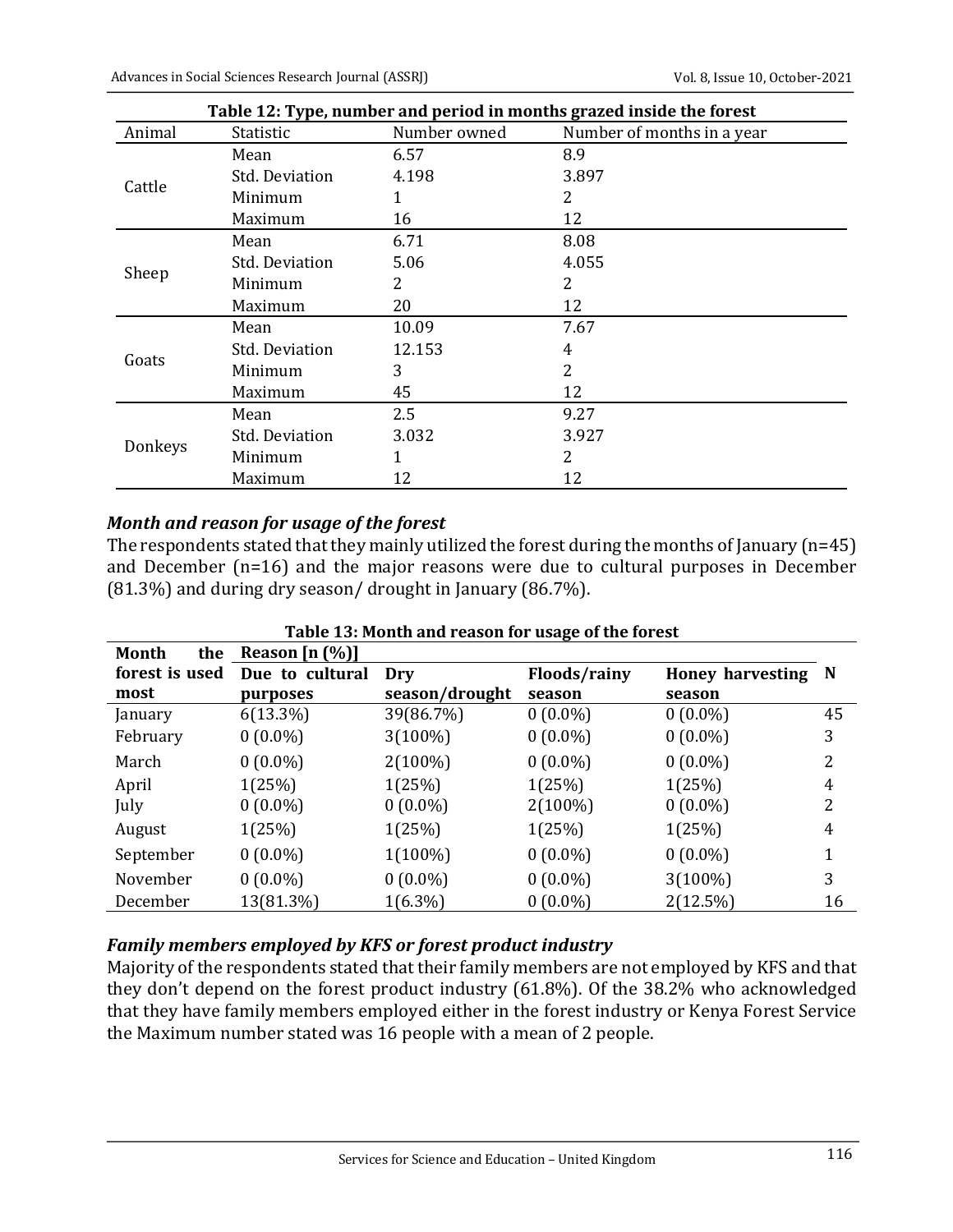| Table 14: Number employed by KFS or forest product industry |    |         |         |  |                     |  |
|-------------------------------------------------------------|----|---------|---------|--|---------------------|--|
| <b>Descriptive Statistics</b>                               |    |         |         |  |                     |  |
|                                                             | N  | Minimum | Maximum |  | Mean Std. Deviation |  |
| Number of household members<br>employed                     | 29 |         | 16      |  | 2.964               |  |

### Forest products and services obtained from the forest

On average the amount time per trip made by locals to obtain forest products ranged from 2 hours to 5 hours, with the number of trips ranging from 2 to 16. The amount per trip was most costly for those going to collect honey at Kshs 3213 with timber being the least costly at Kshs. 121. The highest number of persons involved in collection was 10 for fibres the highest amount obtained for usage at home was Kshs. 3200 for charcoal same as that for sale at Kshs. 5700.

| <b>Product</b>                                       | <b>Average</b><br>of Time/<br>trip (hrs.) | <b>Average</b><br>of Trips/<br>week | Average<br>of<br>Amount/<br>trip | <b>Average of</b><br><b>Number</b><br>involved | <b>Average of</b><br>Amount/<br>month<br>(Home) | <b>Average of</b><br>Amount/<br>month<br>(Sale) |
|------------------------------------------------------|-------------------------------------------|-------------------------------------|----------------------------------|------------------------------------------------|-------------------------------------------------|-------------------------------------------------|
| Agricultural<br>tools (yoke, tool 3<br>handles etc.) |                                           | $\overline{2}$                      | 384                              | $\mathbf{1}$                                   | 848                                             | 830                                             |
| Animal fodder/<br>browse                             | $\overline{2}$                            | 4                                   | 668                              | $\mathbf{1}$                                   | 645                                             | 450                                             |
| <b>Building stones</b>                               | 2                                         | $\mathbf{1}$                        | 817                              | $\mathbf{1}$                                   | 650                                             | 433                                             |
| Charcoal                                             | 5                                         | 2                                   | 656                              | $\overline{2}$                                 | 3200                                            | 5700                                            |
| Fibres                                               | 3                                         | 16                                  | 227                              | 10                                             | 333                                             | 664                                             |
| Firewood                                             | 3                                         | 2                                   | 171                              | 2                                              | 1449                                            | 4305                                            |
| Fruits                                               | 3                                         | 2                                   | 341                              | 1                                              | 617                                             | 703                                             |
| Honey                                                | 3                                         | 2                                   | 3213                             | 1                                              | 3264                                            | 1718                                            |
| Meat                                                 | 3                                         | 2                                   | 550                              | 2                                              | 250                                             | 550                                             |
| Medicine                                             | 2                                         | $\mathbf{1}$                        | 308                              | 1                                              | 454                                             | 436                                             |
| Murram                                               | 3                                         | $\mathbf{1}$                        | 500                              | 1                                              | 200                                             | 433                                             |
| Mushrooms                                            | 2                                         | 2                                   | 238                              | 1                                              | 222                                             | 263                                             |
| (fencing,<br>Poles<br>building etc.)                 | 3                                         | $\mathbf{1}$                        | 310                              | $\mathbf{1}$                                   | 1150                                            | 450                                             |
| Thatch grass                                         | 3                                         | 2                                   | 438                              | $\mathbf 1$                                    | 2040                                            | 2100                                            |
| Timber                                               | 4                                         | 3                                   | 119                              | 2                                              | 1600                                            | 840                                             |
| Water                                                | 4                                         | 7                                   | 121                              | 2                                              | 333                                             | $\boldsymbol{0}$                                |

#### Table 15: Mean of Forest products and services obtained from the forest

### *Earnings from employment in forest product industry*

The highest amount of earnings from forest product industry by household members was Ksh. 14000 with an average of Kshs. 4678.39.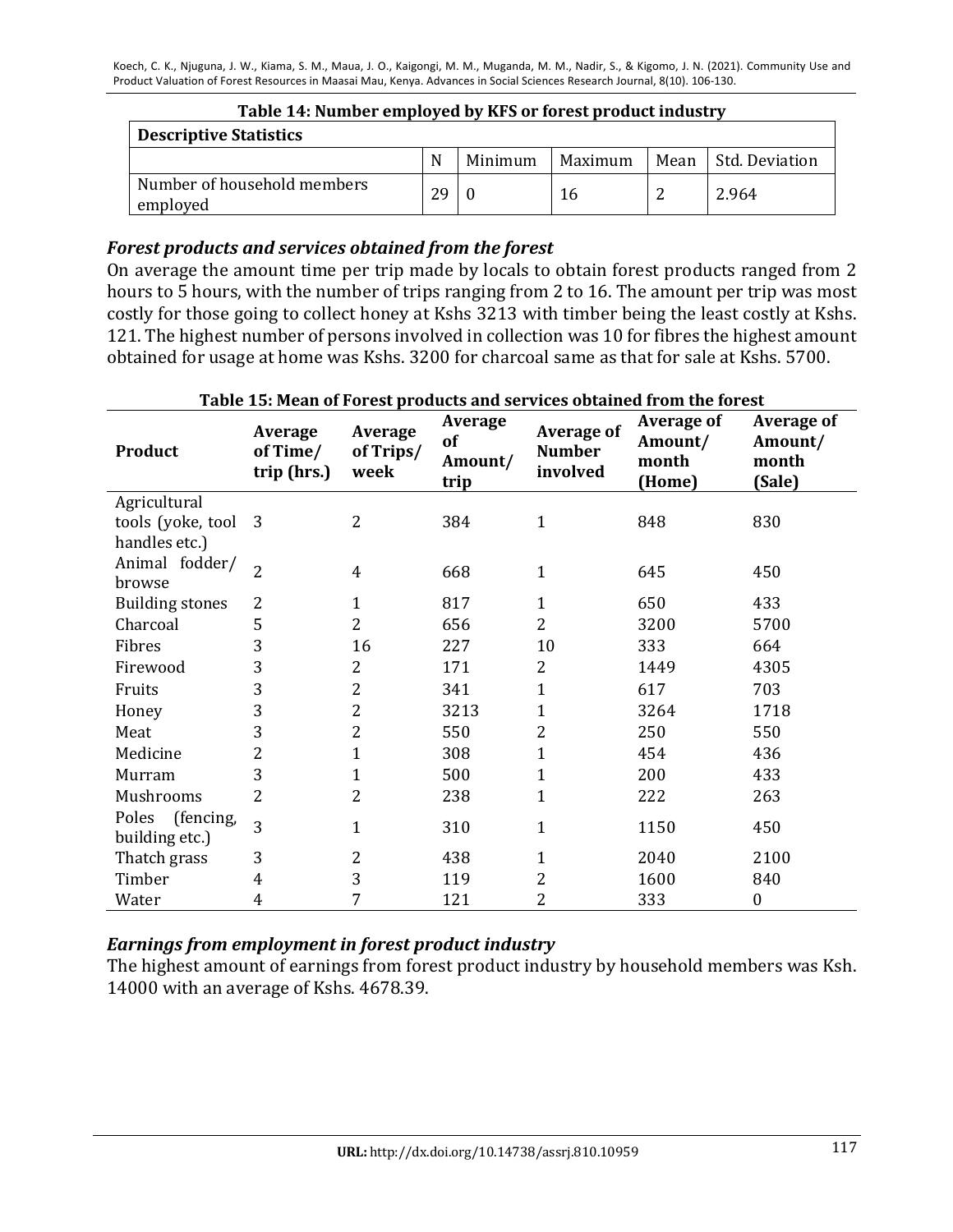| Table To: Eal mil <u>e</u> s II oni employment in forest product muusti v                         |    |         |         |      |                  |  |
|---------------------------------------------------------------------------------------------------|----|---------|---------|------|------------------|--|
| <b>Descriptive Statistics</b>                                                                     |    |         |         |      |                  |  |
|                                                                                                   | N  | Minimum | Maximum | Mean | Std. Deviation   |  |
| Earnings for members of<br>the household from<br>employment in forest<br>product industry (Kshs.) | 23 |         | 14000   |      | 4678.39 3114.125 |  |

# **Table 16: Farnings from amployment in forest product industry**

# Source of water and whether it's from the forest

There were three sources of water mentioned namely stream/ river, borehole/ well and spring with stream/river being the most commonly used source (40.6%). It was for note that the overall source of the water irrespective of point of collection was the forest (73.8%) **Error!** R **eference source not found.** 



Figure 8: Source of water and whether it's from the forest

## *Distance between water source and homestead*

The average amount of time spent collecting water from available source was noted to be 21.94 minutes with person who walks farthest spending 120 minutes with the one who walks the shortest distance spending a minute. Table 17. The number of jerry cans collected varied from 2 to 120 with a mean of 29.

| Table 17: Distance between water source and homestead |
|-------------------------------------------------------|
|-------------------------------------------------------|

| <b>Descriptive Statistics</b>                  |    |         |         |       |                       |  |
|------------------------------------------------|----|---------|---------|-------|-----------------------|--|
|                                                | N  | Minimum | Maximum |       | Mean   Std. Deviation |  |
| l Distance of the source of water<br>(minutes) | 69 |         | 120     | 21.94 | 21.517                |  |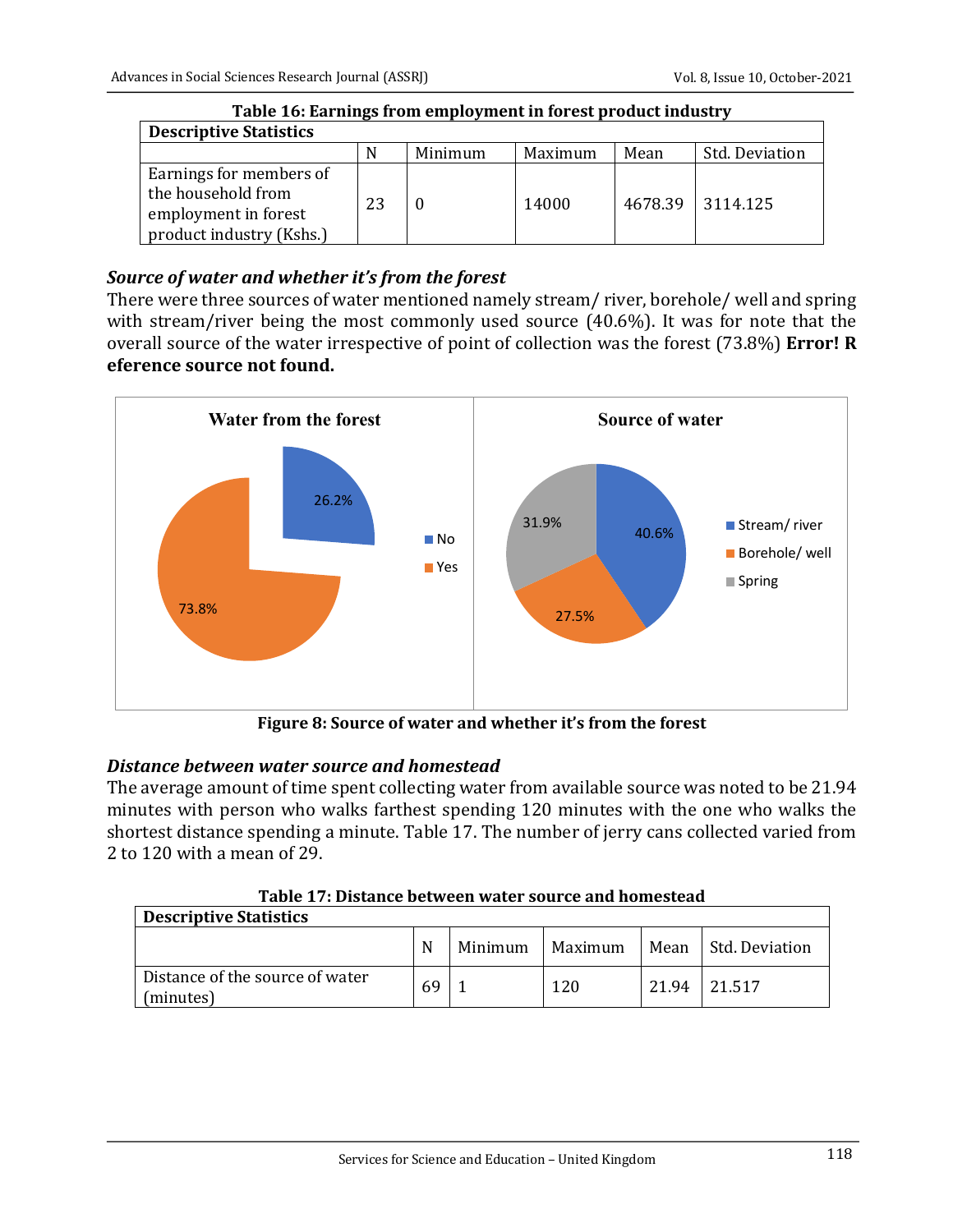| Table 18: Number of jerry cans per day  |    |         |         |       |                |  |
|-----------------------------------------|----|---------|---------|-------|----------------|--|
| <b>Descriptive Statistics</b>           |    |         |         |       |                |  |
|                                         | N  | Minimum | Maximum | Mean  | Std. Deviation |  |
| Number of 20 jerry cans used per<br>dav | 70 |         | 120     | 29.39 | 32.635         |  |

### **Type of purification for drinking water and the quality of water collected from the forest**

The quality of water collected from the forest was stated to be mainly good (55.9%), with a small percentage of the respondents stating that it was fair. No purification method was noted to be mostly used  $(41.4\%)$ .



Figure 5: Type of purification for drinking water and the quality of water collected from the **forest**

## *Number residents with problem with crop raiding animals from the forest*

Majority of the respondents stated that they have no problems with raiding animals from the forest (79.2%). Figure 6 with the cost of damage ranging from Kshs. 4000 to Kshs. 8000 with an average of Kshs. 6000.



**Figure 6: Number residents with problem with crop raiding animals from the forest**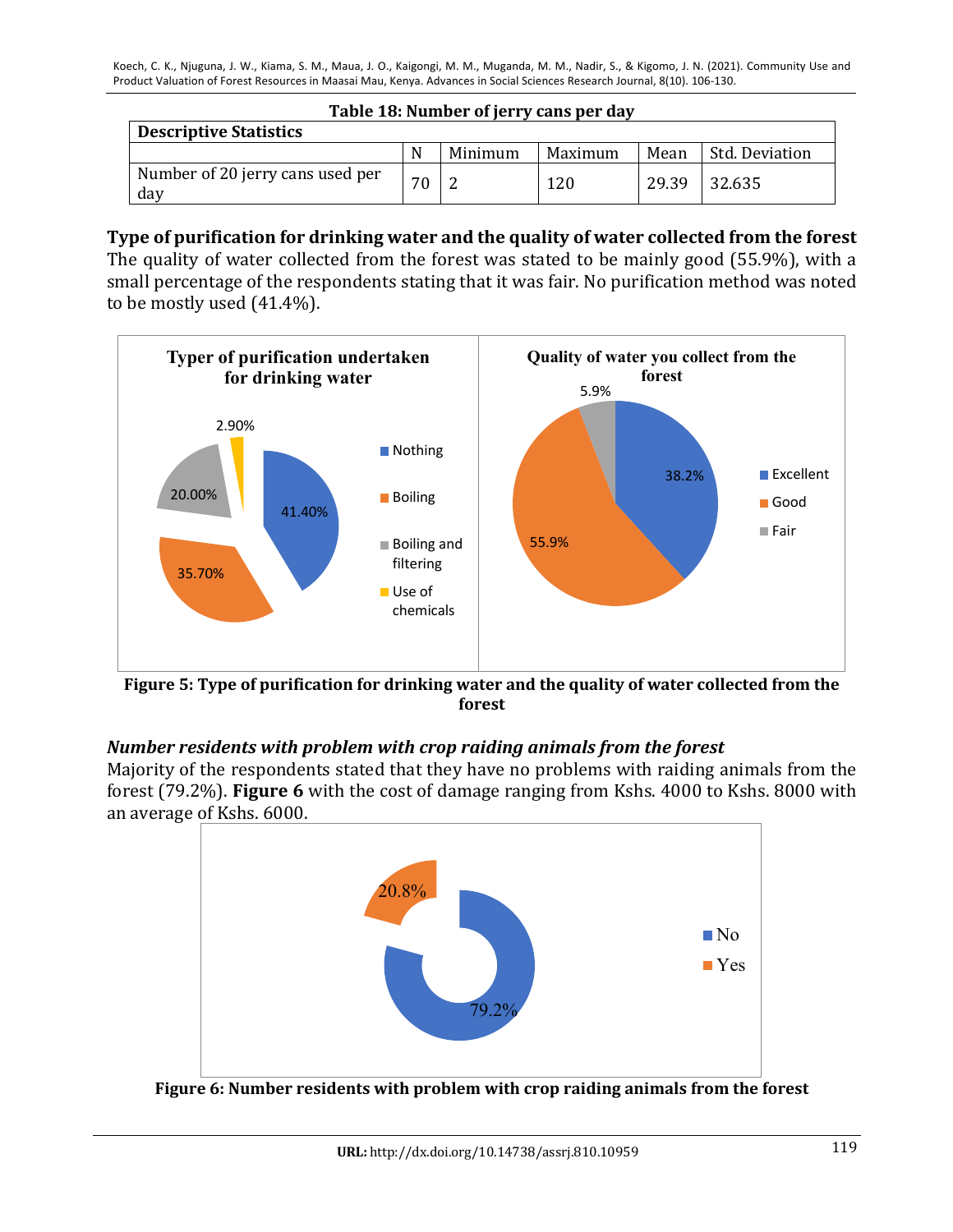### *Cost of damage caused*

The cost of damages done by the wildlife animals is at a minimum of 4000 and a maximum of 8000. This very high according the residents.

| <b>Descriptive Statistics</b> |    |         |         |         |                |  |  |
|-------------------------------|----|---------|---------|---------|----------------|--|--|
|                               | N  | Minimum | Maximum | Mean    | Std. Deviation |  |  |
| Cost of<br>damage             | 10 | 4000.00 | 8000.00 | 6000.00 | 2108.19        |  |  |

### **Table 19: Cost of damage caused**

### Attitude/ perception on the status/ management of Maasai Mau forest

The findings indicate that 61.5% of the respondents argued that Environmental and biodiversity conservation is the most perceived of the management of the Maasai Mau forest with provision of raw materials for industry/ locals being the least with  $4.6\%$ .

### Table 20: Perceptions on the management of maasai mau forest

| <b>Purpose</b>                              | <b>Frequency</b> | Percent |
|---------------------------------------------|------------------|---------|
| Environmental and biodiversity conservation | 40               | 61.5    |
| Creating more employment opportunities      | 11               | 16.9    |
| Tourism                                     |                  | 6.2     |
| Provide raw materials for industry/locals   |                  | 4.6     |
| I don't know                                |                  | 10.8    |
| <b>Total</b>                                | 65               | 100     |

### *Importance of the forest to family members*

The finds indicate that the forest products are the most important to the family memebrs in different aspects including Economic (income), Subsistence (Domestic uses), Cultural/ Spiritual/ Worship and Future use values

| Table 21: Importance of the forest to family members |                    |                                 |            |                   |                          |    |  |
|------------------------------------------------------|--------------------|---------------------------------|------------|-------------------|--------------------------|----|--|
|                                                      |                    | Level of importance $[n, (\%)]$ |            |                   |                          |    |  |
| Services/values                                      | Least<br>important | Somewhat<br>important           | Important  | More<br>important | <b>Most</b><br>important | N  |  |
| Economic<br>(income)                                 | 20(29%)            | $3(4.3\%)$                      | 17(24.6%)  | 11(15.9%)         | 18(26.1%)                | 69 |  |
| Subsistence<br>(Domestic uses)                       | 8(11.4%)           | $5(7.1\%)$                      | $5(7.1\%)$ | 22(31.4%)         | 30(42.9%)                | 70 |  |
| Cultural/<br>Spiritual/<br>Worship                   | 24(34.8%)          | 9(13%)                          | 14(20.3%)  | 8(11.6%)          | 14(20.3%)                | 69 |  |
| Future use values                                    | 20(29%)            | 11(15.9%)                       | 6(8.7%)    | 12(17.4%)         | 20(29%)                  | 69 |  |

## **Rating of the management of Maasai Mau forest**

The findings shows that the forest is not well conserved and its somehow well conserved. It lies in hetween.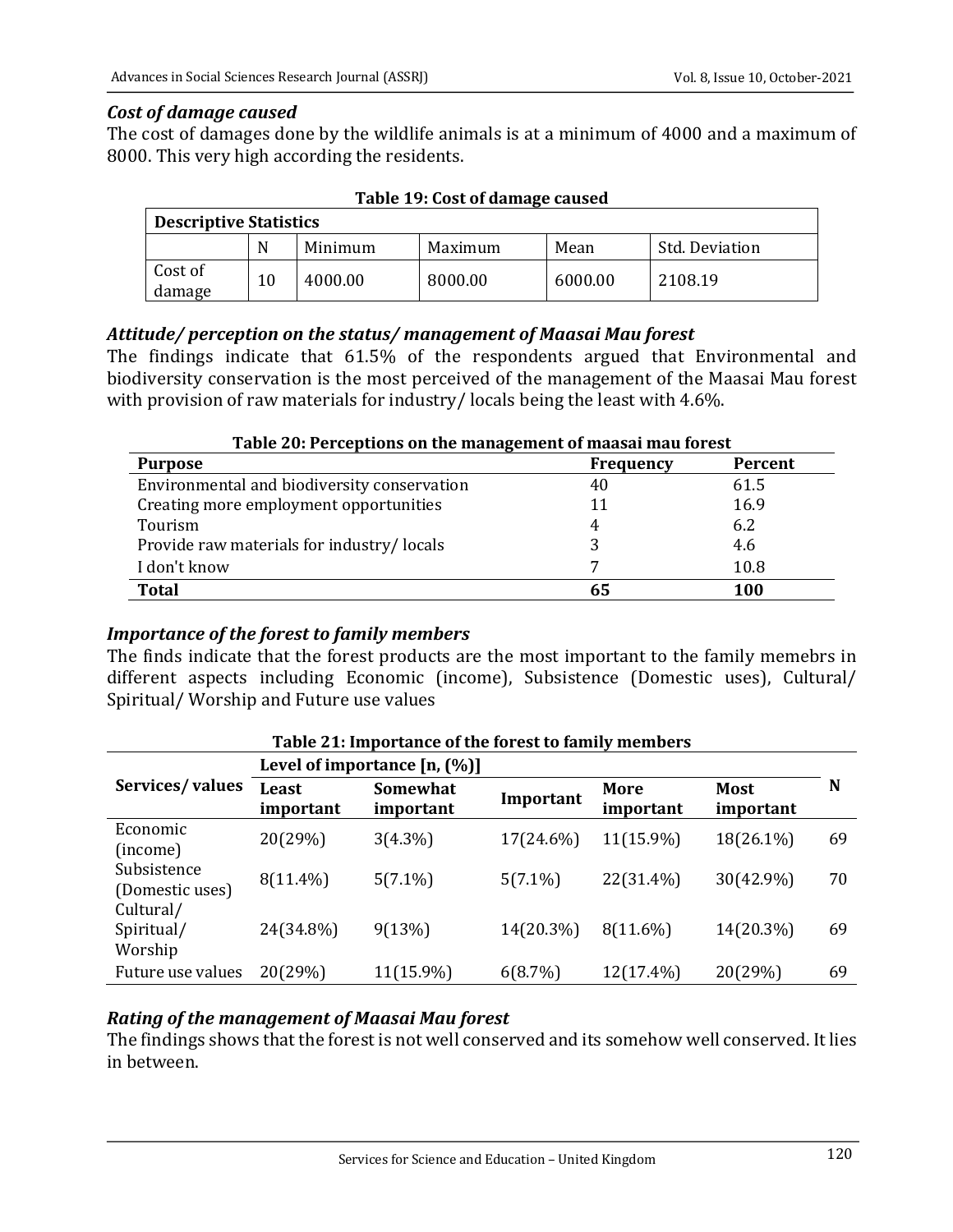

Figure 7: Rating of the management of Maasai Mau forest

## *Species of trees/plants/animals that may have disappeared over the years*

The findings indicate that Species of trees/plants/animals that may have disappeared over the years which is supported with 81.80% of the respondents.



Figure 8: Species of trees/plants/animals that may have disappeared over the years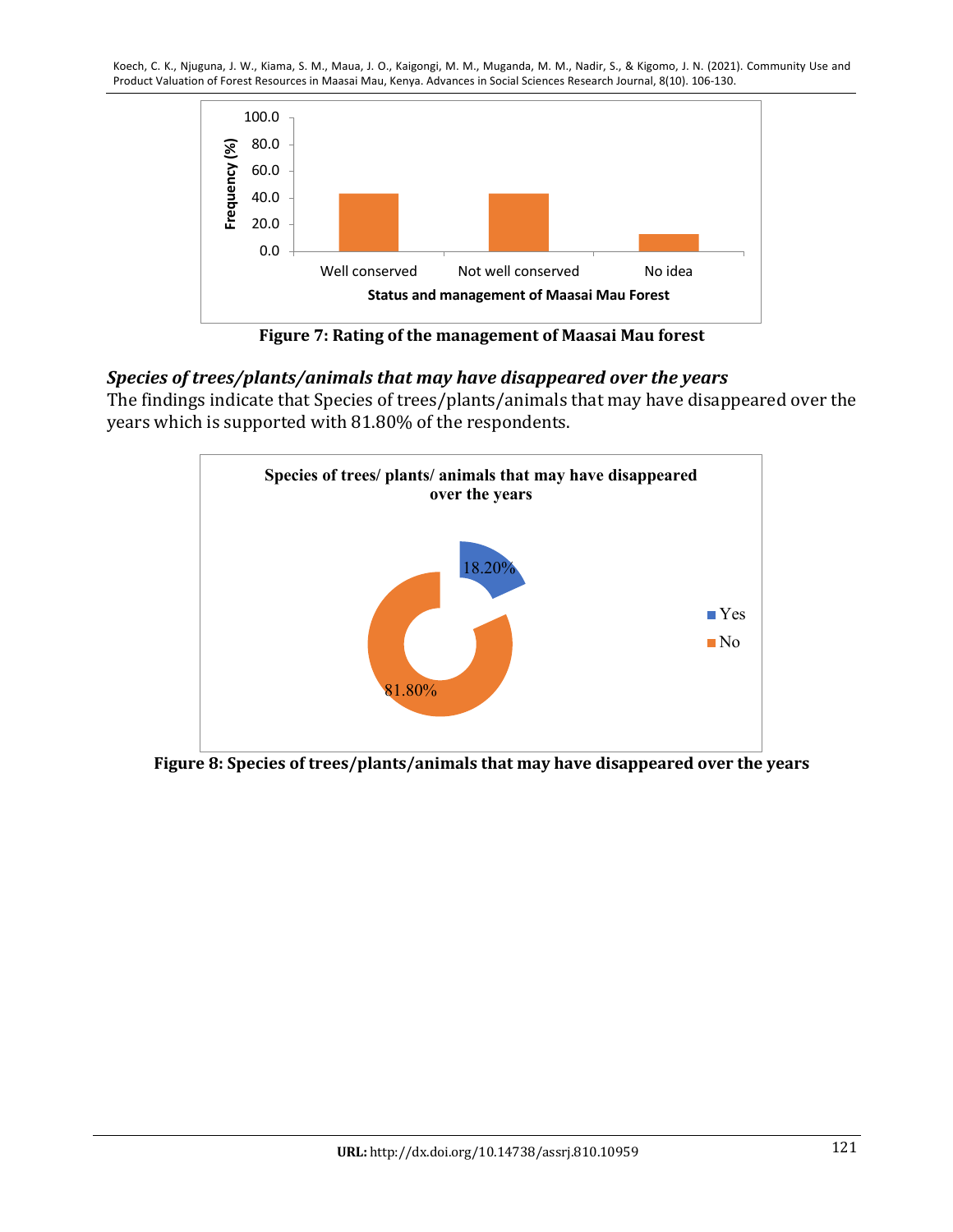### *Support for the project*

Most of the respondents agreed that they Support the project of the forest onservation



**Figure 9: Support for the project** 

# *Reasons for not contributing to the project*

For those who does not support the project, indicated they don't do it because of Lack of compensation to the evictees by the government with the highest percentage of 73.1%. others do not support due Due to nepotism, Political issues, Tribal issues, Believe of ownership rights and Violation of human rights in the process

| Table 22: Reasons for not contributing to the project  |           |            |  |  |  |
|--------------------------------------------------------|-----------|------------|--|--|--|
| Reasons for not contributing to the project            | Frequency | Percentage |  |  |  |
| Lack of compensation to the evictees by the government | 19        | 73.1       |  |  |  |
| Due to nepotism                                        |           | 3.8        |  |  |  |
| Political issues                                       |           | 3.8        |  |  |  |
| Tribal issues                                          |           | 3.8        |  |  |  |
| Believe of ownership rights                            |           | 7.7        |  |  |  |
| Violation of human rights in the process               |           | 7.7        |  |  |  |
| <b>Total</b>                                           | 26        | 100.0      |  |  |  |

## *Ethnic groups*

Most of the ethnic group of people who live aroud the forest are the kipsgis  $(91.4%)$  followed by the ogiek  $(5.7\%)$  then the gusii with  $(2.9\%)$ .

|              | Table 23: Ethnic groups |         |  |
|--------------|-------------------------|---------|--|
| Ethnic group | Frequency               | Percent |  |
| Kipsigis     | 64                      | 91.4    |  |
| Ogiek        |                         | 5.7     |  |
| Gusii        |                         | 2.9     |  |
| Total        | 70                      | 100.0   |  |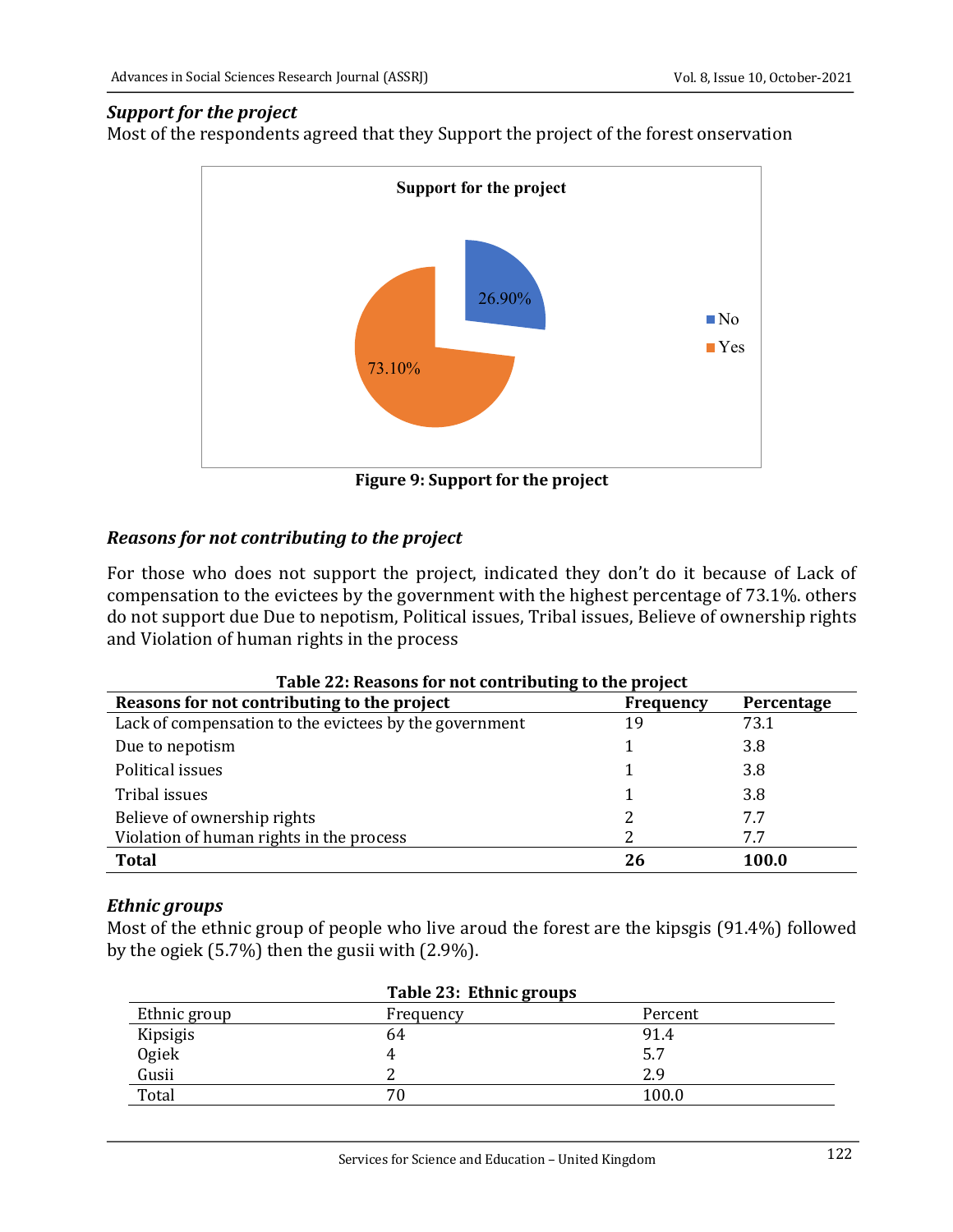### *Land usage*

The findings indicate that the land is used in different ways including Natural forest/woodland, Planted forest (woodlot), Food crops (maize, potatoes etc.), Cash crops (pyrethrum, wheat, tea), Pasture land and Wetlands/ marshy/ rocky areas

| Table 24: Land usage                  |                       |                |                               |  |
|---------------------------------------|-----------------------|----------------|-------------------------------|--|
| <b>Land use</b>                       | <b>Statistic</b>      | Size (acres)   | Proportion of total land size |  |
|                                       | $\mathbf N$           | 10             |                               |  |
|                                       | Mean                  | 1.10           |                               |  |
| Natural forest/woodland               | <b>Std. Deviation</b> | .316           |                               |  |
|                                       | Minimum               | $\mathbf{1}$   |                               |  |
|                                       | Maximum               | $\overline{2}$ |                               |  |
|                                       | $\mathbf N$           | 37             | 6                             |  |
|                                       | Mean                  | 1.32           | 22.17                         |  |
| Planted forest (woodlot)              | <b>Std. Deviation</b> | .699           | 9.174                         |  |
|                                       | Minimum               | $\mathbf{1}$   | 13                            |  |
|                                       | Maximum               | 3              | 40                            |  |
|                                       | $\mathbf N$           | 59             | $\overline{7}$                |  |
|                                       | Mean                  | 2.33           | 31.80                         |  |
| Food<br>(maize,<br>crops              | <b>Std. Deviation</b> | 1.785          | 11.545                        |  |
| potatoes etc.)                        | Minimum               | $\mathbf{1}$   | 20                            |  |
|                                       | Maximum               | 10             | 50                            |  |
|                                       | $\mathbf N$           | 20             |                               |  |
|                                       | Mean                  | 1.50           |                               |  |
| Cash crops (pyrethrum,<br>wheat, tea) | <b>Std. Deviation</b> | .761           |                               |  |
|                                       | Minimum               | $\mathbf{1}$   |                               |  |
|                                       | Maximum               | 3              |                               |  |
|                                       | $\mathbf N$           | 57             | 6                             |  |
|                                       | Mean                  | 1.97           | 30.67                         |  |
| Pasture land                          | <b>Std. Deviation</b> | 1.972          | 14.514                        |  |
|                                       | Minimum               | $\mathbf{1}$   | $\overline{7}$                |  |
|                                       | Maximum               | 9              | 50                            |  |
|                                       | $\mathbf N$           | 19             | $\overline{4}$                |  |
|                                       | Mean                  | 1.37           | 15.75                         |  |
| Wetlands/<br>marshy/                  | Std. Deviation        | .742           | 6.131                         |  |
| rocky areas                           | Minimum               | $\mathbf{1}$   | $\overline{7}$                |  |
|                                       | Maximum               | 3              | 20                            |  |

### *Permanent Occupation*

The findings indicate that the respondents have different forms of permanent occupations namely Farming, Business, Livestock keeping, Teacher, Poultry keeping, Household chores, Bee keeping, Doctor and Casual labourer with  $\overline{55}$ , 18.9, 8.1, 4.5, 4.5, 3.6 and 3.6 of percentages respectively.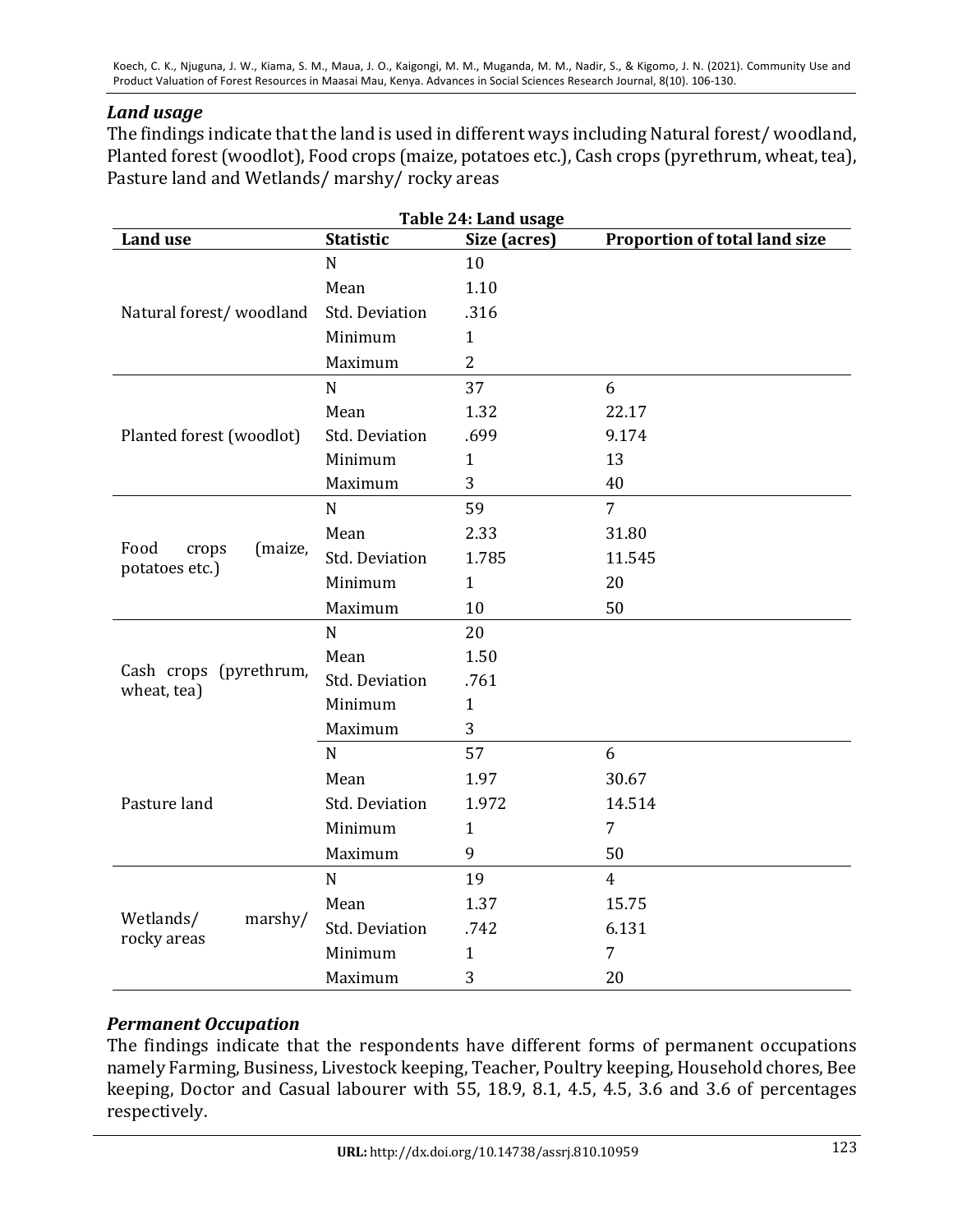| <b>Table 25: Permanent Occupation</b>                         |    |      |  |  |
|---------------------------------------------------------------|----|------|--|--|
| <b>Permanent occupation</b><br><b>Frequency</b><br>Percentage |    |      |  |  |
| Farming                                                       | 61 | 55   |  |  |
| <b>Business</b>                                               | 21 | 18.9 |  |  |
| Livestock keeping                                             | 9  | 8.1  |  |  |
| Teacher                                                       | 5  | 4.5  |  |  |
| Poultry keeping                                               | 5  | 4.5  |  |  |
| Household chores                                              | 4  | 3.6  |  |  |
| Bee keeping                                                   | 4  | 3.6  |  |  |
| Doctor                                                        |    | 0.9  |  |  |
| Casual labourer                                               |    | 0.9  |  |  |
| <b>Total</b><br>100<br>111                                    |    |      |  |  |

# *Livestock type*

Most the residents are farmers of Cattle, Sheep, Goats, Donkeys, and Chicken/ Ducks/ Geese.

| Table 26: Livestock type |                  |                |  |
|--------------------------|------------------|----------------|--|
| Livestock type           | <b>Statistic</b> | <b>Number</b>  |  |
|                          | ${\bf N}$        | 67             |  |
|                          | Mean             | 7.90           |  |
| Cattle                   | Std. Deviation   | 6.876          |  |
|                          | Minimum          | $\mathbf{1}$   |  |
|                          | Maximum          | 30             |  |
|                          | ${\bf N}$        | 46             |  |
|                          | Mean             | 9.50           |  |
| Sheep                    | Std. Deviation   | 8.479          |  |
|                          | Minimum          | $\mathbf{1}$   |  |
|                          | Maximum          | 40             |  |
|                          | ${\bf N}$        | 45             |  |
|                          | Mean             | 10.64          |  |
| Goats                    | Std. Deviation   | 11.068         |  |
|                          | Minimum          | $\mathbf{1}$   |  |
|                          | Maximum          | 50             |  |
|                          | N                | 43             |  |
|                          | Mean             | 2.49           |  |
| Donkeys                  | Std. Deviation   | 3.261          |  |
|                          | Minimum          | $\mathbf{1}$   |  |
|                          | Maximum          | 20             |  |
|                          | ${\bf N}$        | 48             |  |
|                          | Mean             | 25.00          |  |
| Chicken/Ducks/Geese      | Std. Deviation   | 23.963         |  |
|                          | Minimum          | $\overline{2}$ |  |
|                          | Maximum          | 120            |  |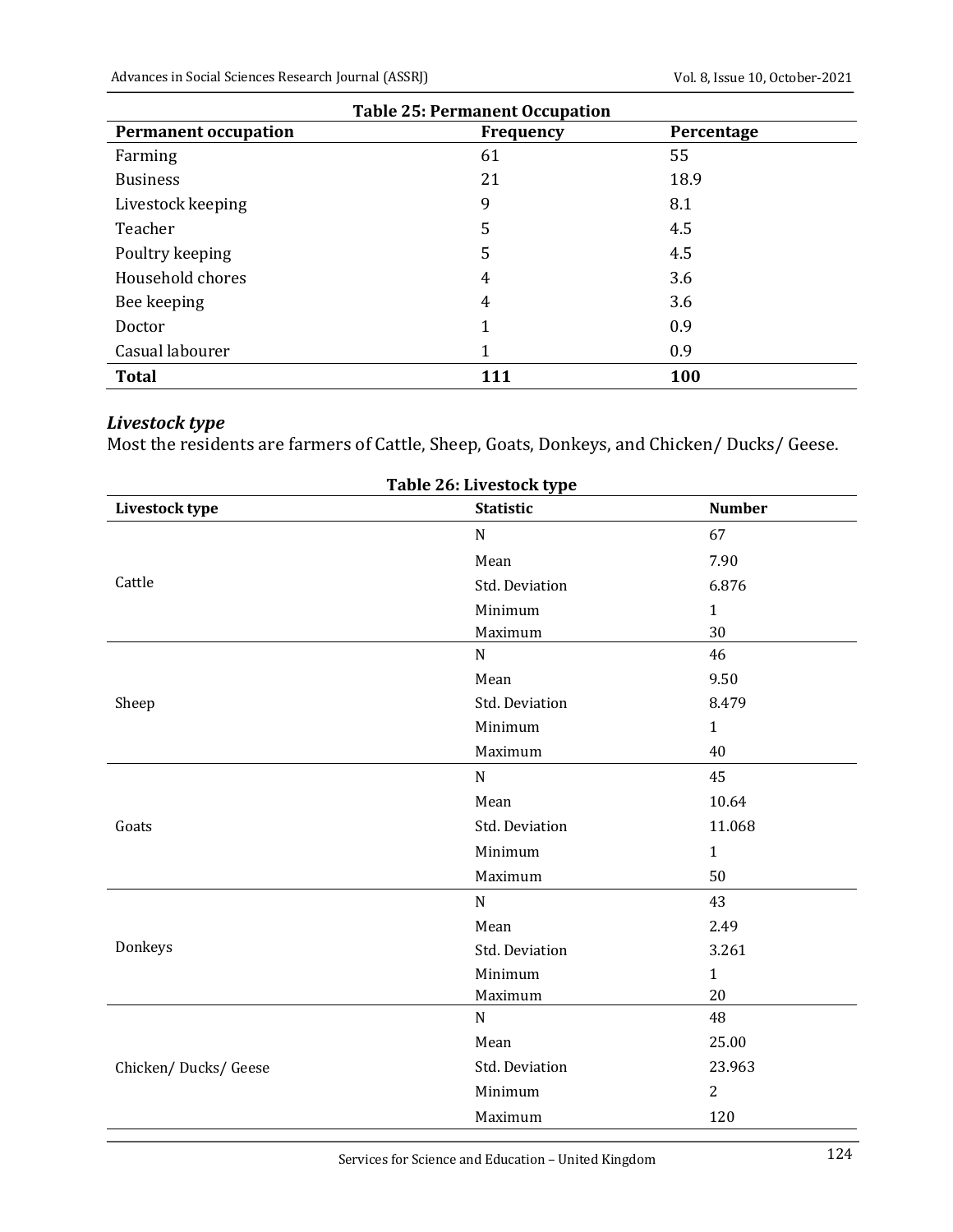### *Income sources*

The result shows that the respondents income sources are Farming (annual crops), Livestock sales, Livestock products (milk, wool, hides, skins etc.), Remittances, Pension, Income from residential/ commercial buildings, Income from business and Income from sale of forest products.

| <b>Table 27: Income Sources</b>                        |                       |                                   |  |  |
|--------------------------------------------------------|-----------------------|-----------------------------------|--|--|
| <b>Income source</b>                                   | <b>Statistic</b>      | Gross income in 2018/2019 (Kshs.) |  |  |
|                                                        | $\mathbf N$           | 63                                |  |  |
|                                                        | Mean                  | 55777.78                          |  |  |
| Farming (annual crops)                                 | <b>Std. Deviation</b> | 50615.389                         |  |  |
|                                                        | Minimum               | 3000                              |  |  |
|                                                        | Maximum               | 200000                            |  |  |
|                                                        | $\mathbf N$           | 52                                |  |  |
|                                                        | Mean                  | 38307.69                          |  |  |
| Livestock sales                                        | <b>Std. Deviation</b> | 32189.109                         |  |  |
|                                                        | Minimum               | $\theta$                          |  |  |
|                                                        | Maximum               | 180000                            |  |  |
|                                                        | $\mathbf N$           | 61                                |  |  |
|                                                        | Mean                  | 17959.02                          |  |  |
| Livestock products (milk, wool,<br>hides, skins etc.)  | <b>Std. Deviation</b> | 25196.371                         |  |  |
|                                                        | Minimum               | 300                               |  |  |
|                                                        | Maximum               | 150000                            |  |  |
|                                                        | $\mathbf N$           | 44                                |  |  |
|                                                        | Mean                  | 14245.45                          |  |  |
| Remittances                                            | <b>Std. Deviation</b> | 25846.618                         |  |  |
|                                                        | Minimum               | 600                               |  |  |
|                                                        | Maximum               | 120000                            |  |  |
|                                                        | $\mathbf N$           | 4                                 |  |  |
|                                                        | Mean                  | 76500.00                          |  |  |
| Pension                                                | <b>Std. Deviation</b> | 149000.000                        |  |  |
|                                                        | Minimum               | 2000                              |  |  |
|                                                        | Maximum               | 300000                            |  |  |
|                                                        | N                     | 2                                 |  |  |
| from<br>residential/<br>Income<br>commercial buildings | Mean                  | 35000.00                          |  |  |
|                                                        | Std. Deviation        | 21213.203                         |  |  |
|                                                        | Minimum               | 20000                             |  |  |
|                                                        | Maximum               | 50000                             |  |  |
|                                                        | $\mathbf N$           | 13                                |  |  |
|                                                        | Mean                  | 44384.62                          |  |  |
| Income from business                                   | <b>Std. Deviation</b> | 32030.034                         |  |  |
|                                                        | Minimum               | 2000                              |  |  |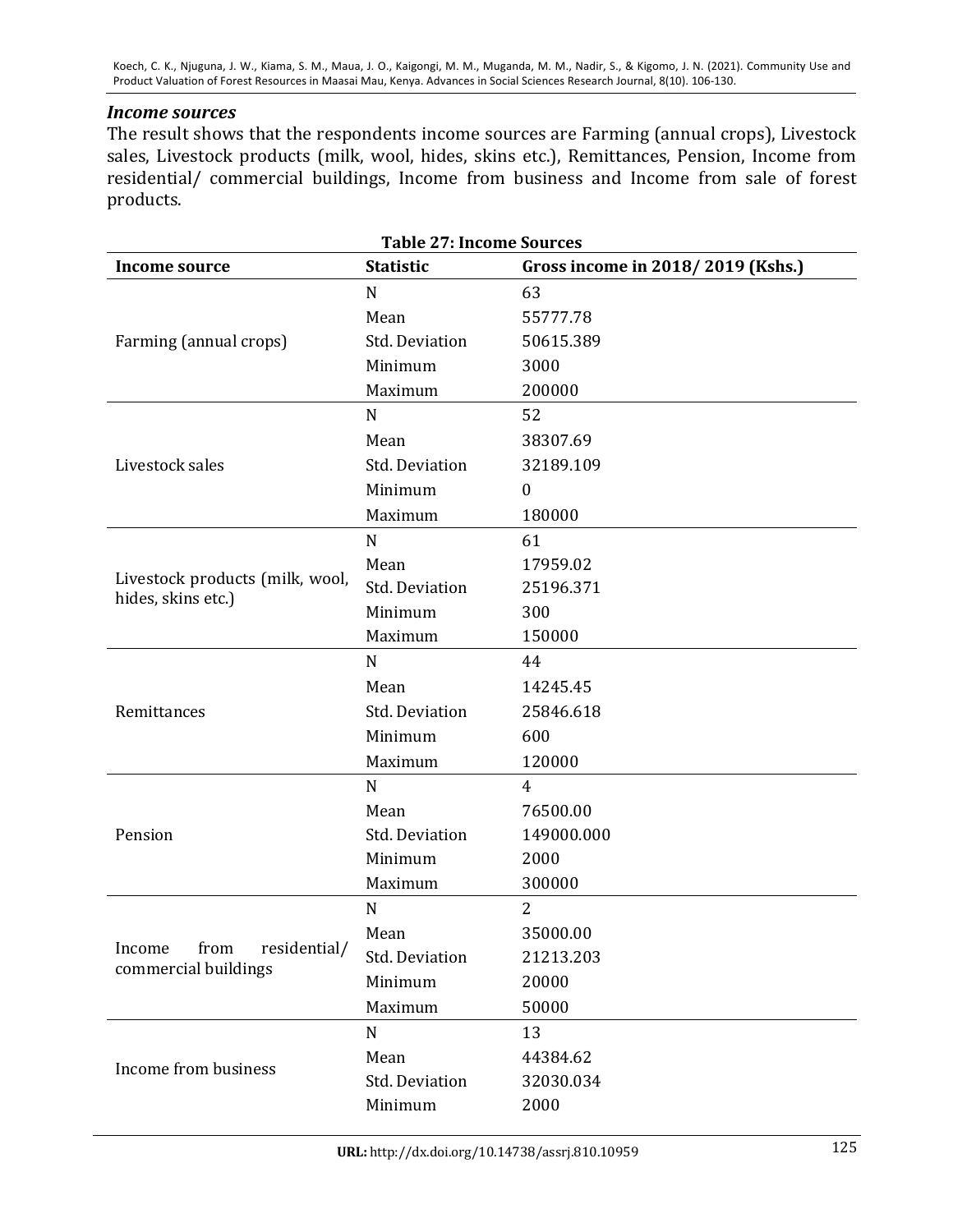|                                        | Maximum               | 100000   |
|----------------------------------------|-----------------------|----------|
| Income from sale of forest<br>products | N                     | 12       |
|                                        | Mean                  | 6500.00  |
|                                        | <b>Std. Deviation</b> | 4231.913 |
|                                        | Minimum               | 1000     |
|                                        | Maximum               | 15000    |

## **Financial and social assets**

### *Whether they have had an account with financial/ credit institutions in the last 5 years*

The findings indicate that the majority of the respondents  $(60.3%)$  have had an account with financial/ credit institutions in the last 5 years.



Figure 10: Whether they have had an account with financial/ credit institutions in the last 5 **years**

### **Savings in Account**

The majority of the respondents have savings in accounts with a maximum of 400,000 shillings.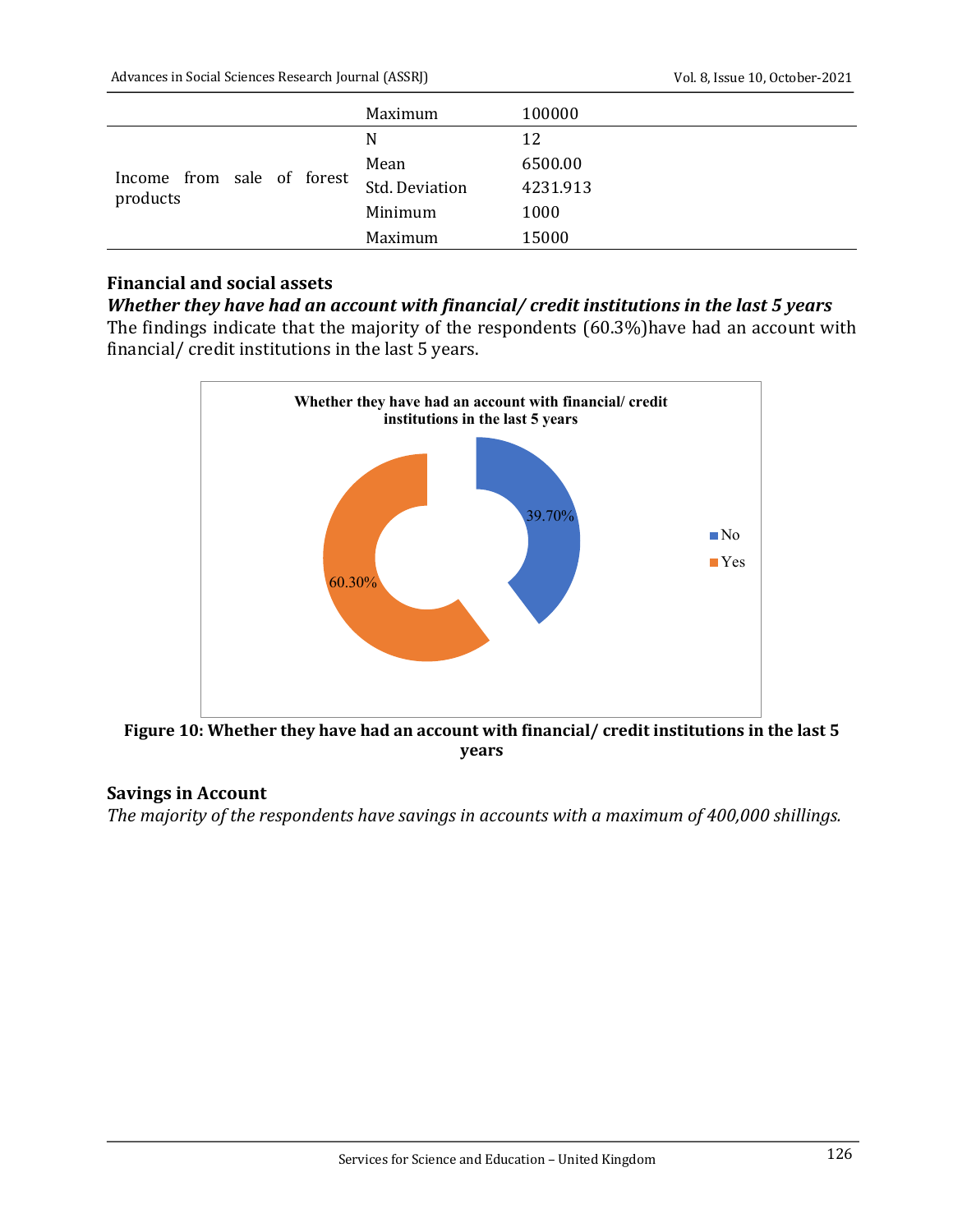| Table 28: Savings in Account |           |  |  |
|------------------------------|-----------|--|--|
| <b>Statistics</b>            |           |  |  |
| Savings in account           |           |  |  |
| N                            | 32        |  |  |
| Mean                         | 29418.75  |  |  |
| Std. Deviation               | 72384.464 |  |  |
| Minimum                      | 0         |  |  |
| Maximum                      | 400000    |  |  |

### *Member of an environmental conservation group*

The majority of the respondents 52.9% are member of an environmental conservation group



Figure 11: Member of an environmental conservation group

# **Crisis and unexpected expenditures**

# Self-sufficiency in food throughout the year

The findings indicate that 73.1% noted that there is Self-sufficiency in food throughout the year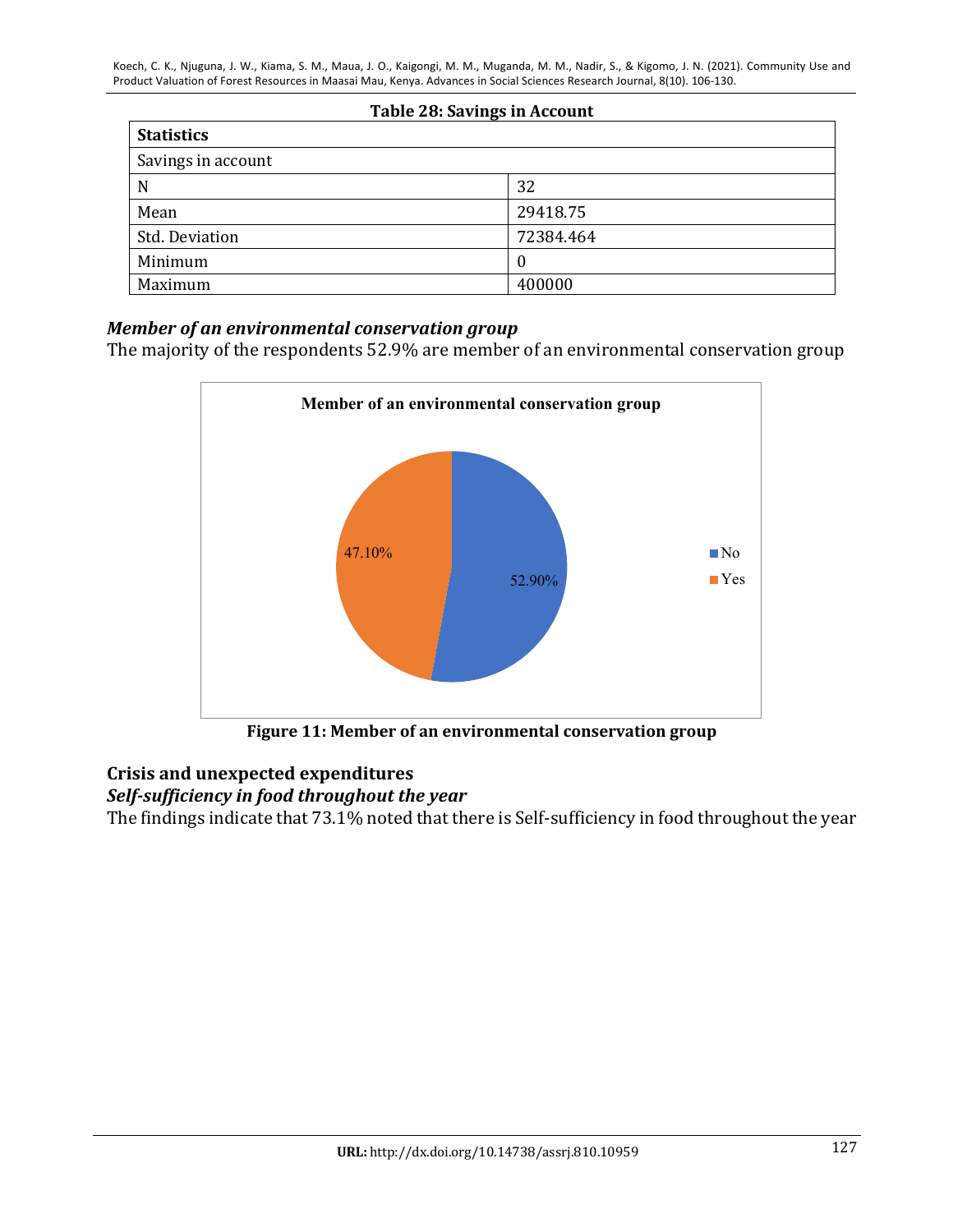

Figure 12: Self-sufficiency in food throughout the year

# Whether household have faced any major crisis in the last 5 years

54% of the respondents agreed that there households have faced major crisis in the last 5 years



**Figure 13: Whether household have faced any major crisis in the last 5 years** 

## *Coping strategy with the crisis*

The respondents indicated that there are different ways of coping strategy with the crisis which includes; Harvest more forest products, spend cash savings, sell assets (land, livestock etc), do extra casual labour work, or get loan from money lender welfare association bank etc. *Figure 14: Coping strategy with the crisis*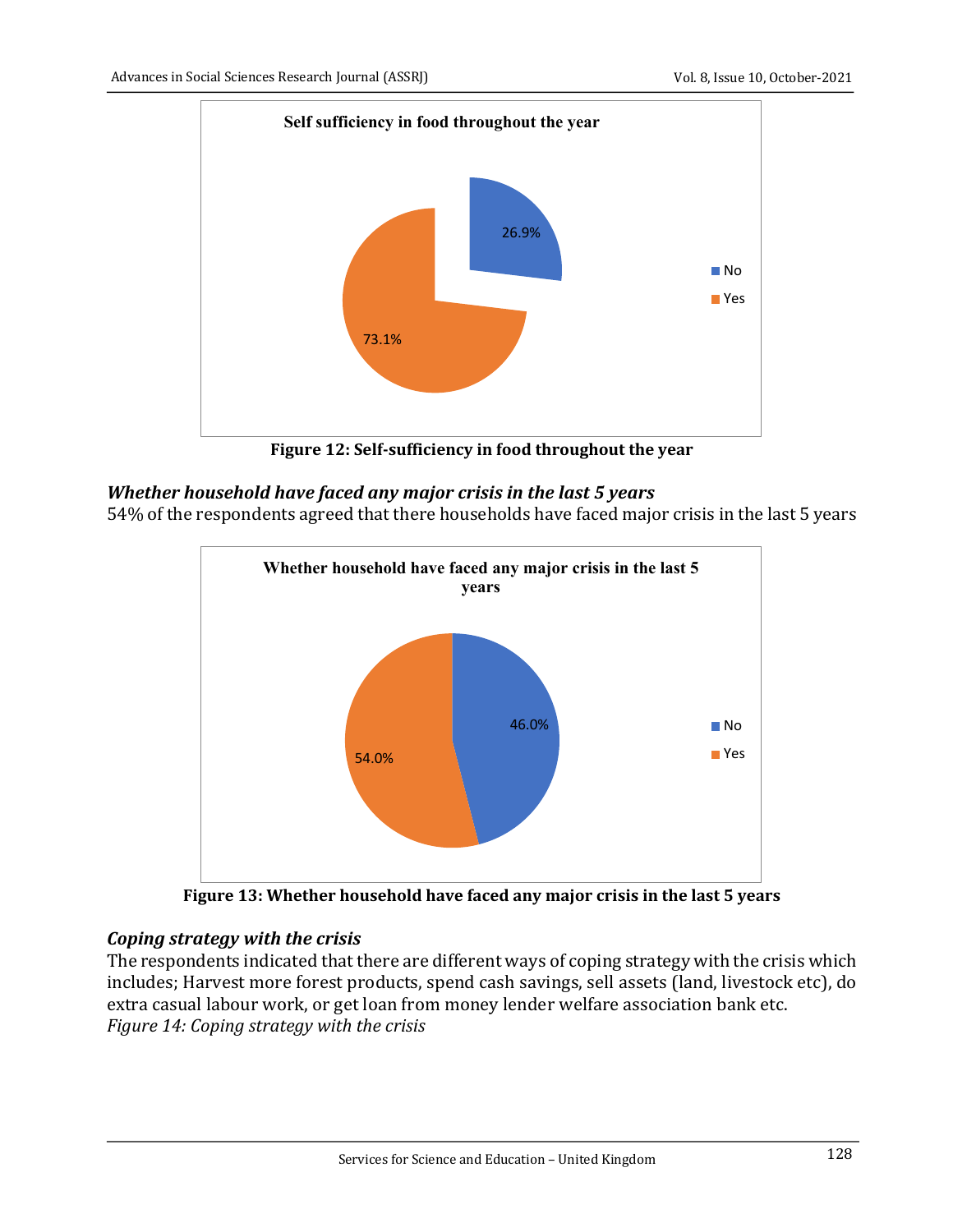

### **Ownership of Movable assets**

# *Earnings for members of the household from employment in forest product industry (Kshs.)*

The respondents indicated that they own different things (Bicycle, Car/ truck, Cassette/ CD/ VHS/ VCD/ DVD/ Player, Cell phone/ Phone, Chainsaw, Furniture, Motorcycle, Plough, Radio, Solar panel, Stove for cooking (gas or electric only), Tractor, TV, Water pump/ Money maker, and Wooden cart or wheelbarrow) of different values with a minimum of 1750 and a maximum of 40000